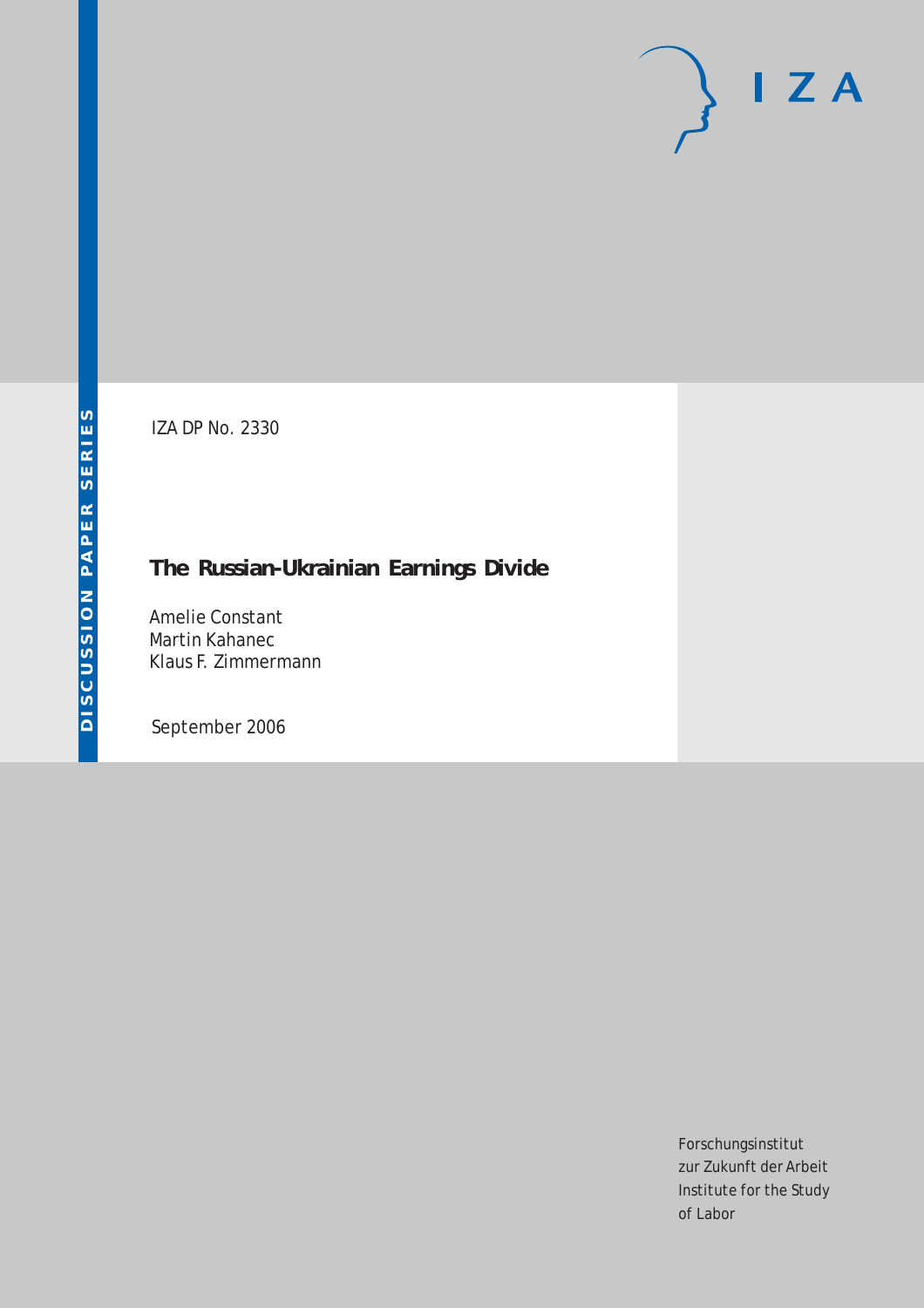# **The Russian-Ukrainian Earnings Divide**

### **Amelie Constant**

*IZA Bonn, Georgetown University and DIW Berlin* 

## **Martin Kahanec**

*IZA Bonn*

## **Klaus F. Zimmermann**

*IZA Bonn, Bonn University, DIW Berlin and Free University Berlin* 

Discussion Paper No. 2330 September 2006

IZA

P.O. Box 7240 53072 Bonn Germany

Phone: +49-228-3894-0 Fax: +49-228-3894-180 E-mail: [iza@iza.org](mailto:iza@iza.org)

Any opinions expressed here are those of the author(s) and not those of the institute. Research disseminated by IZA may include views on policy, but the institute itself takes no institutional policy positions.

The Institute for the Study of Labor (IZA) in Bonn is a local and virtual international research center and a place of communication between science, politics and business. IZA is an independent nonprofit company supported by Deutsche Post World Net. The center is associated with the University of Bonn and offers a stimulating research environment through its research networks, research support, and visitors and doctoral programs. IZA engages in (i) original and internationally competitive research in all fields of labor economics, (ii) development of policy concepts, and (iii) dissemination of research results and concepts to the interested public.

IZA Discussion Papers often represent preliminary work and are circulated to encourage discussion. Citation of such a paper should account for its provisional character. A revised version may be available directly from the author.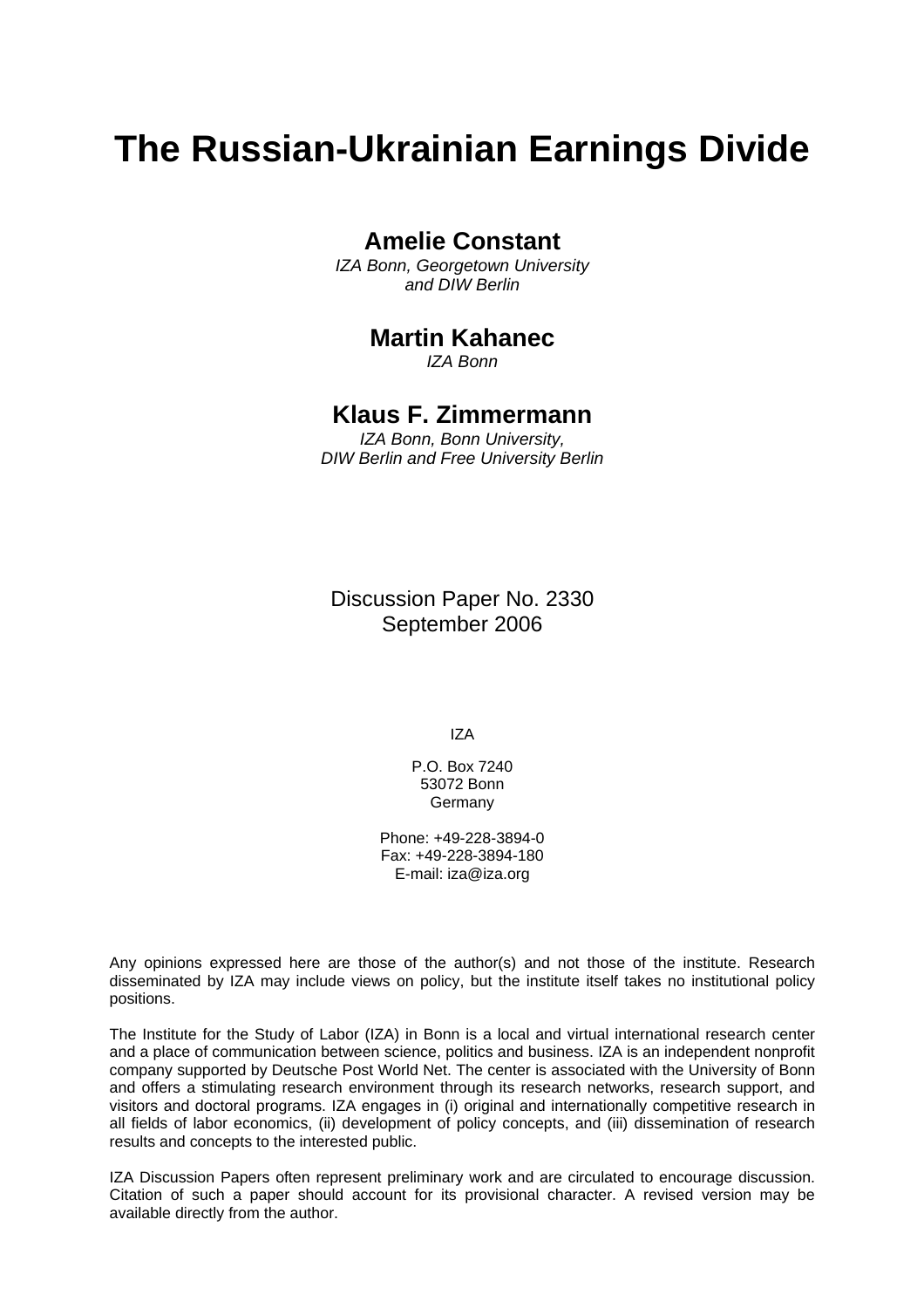IZA Discussion Paper No. 2330 September 2006

# **ABSTRACT**

## **The Russian-Ukrainian Earnings Divide[\\*](#page-2-0)**

Ethnic differences are often considered to be powerful sources of diverse economic behavior. In this paper, we investigate whether and how ethnicity affects Ukrainian labor market outcomes. Using micro data from the Ukrainian Longitudinal Monitoring Survey (ULMS) and Oaxaca-Blinder decomposition of earnings, we find a persistent and rising labor market divide between ethnic Russians and Ukrainians throughout Ukraine's transition era. We establish that language rather than nationality is the key factor behind this ethnic premium favoring Russians. Our findings further document that this premium is larger among males than among females.

JEL Classification: J15, J70, J82

Keywords: ethnicity, earnings differences, discrimination, transitional labor markets, ethnic premium

Corresponding author:

 $\overline{a}$ 

Klaus F. Zimmermann IZA P.O. Box 7240 D-53072 Bonn Germany E-mail: [Zimmermann@iza.org](mailto:Zimmermann@iza.org) 

<span id="page-2-0"></span><sup>\*</sup> This paper is a part of the IZA project "The Economics and Persistence of Migrant Ethnicity" funded by the Volkswagen Foundation. We thank Ronald L. Oaxaca for helpful comments and suggestions.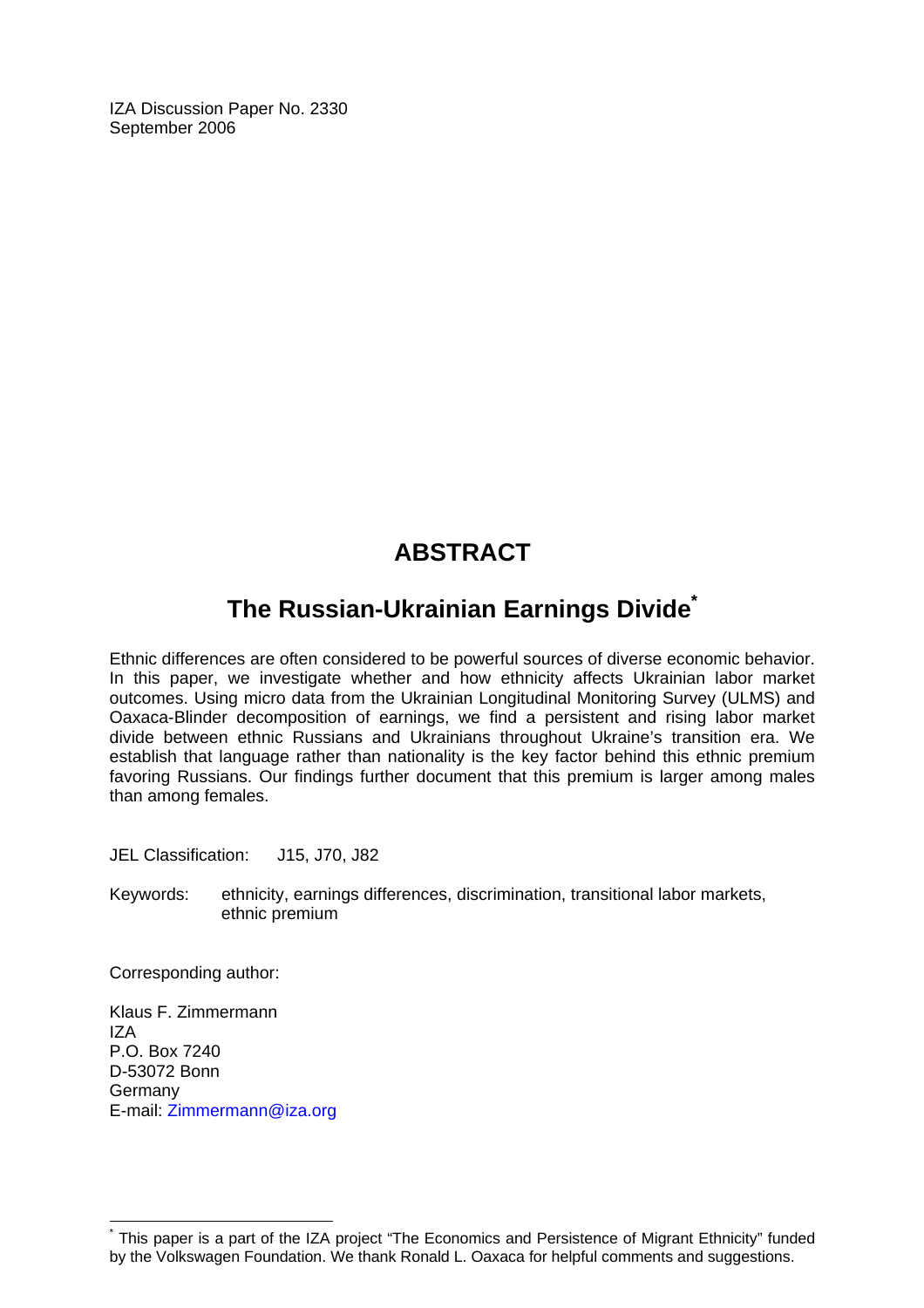#### **1. Introduction**

 $\overline{a}$ 

 The role of ethnicity in the labor market has been one of the central themes of labor economics since the groundbreaking work of Gary Becker (1957). The ensuing literature investigates gaps in labor market performance between ethnic majorities and minorities, generally assigning significant parts of these gaps to discrimination against ethnic minorities by the respective majority populations.<sup>1</sup> Discrimination itself is taken as an explanatory variable that reflects social, political, or economic subordination of ethnic minorities. Oaxaca (1973) and Blinder (1973) have developed the analytical tools to measure discrimination in a statistical sense. These tools have been widely applied in the literature, and are also used in this paper.

 Yet, very little is known about the link between labor market discrimination and subordination of ethnic groups. In this paper we investigate the labor market performance of ethnic groups under the conditions of changing patterns of ethnic subordination. Following Becker (1957) we understand ethnic discrimination as a deviation from a market solution that is driven by unfounded positive or negative feelings towards some ethnic groups. Ethnic divide in the labor market is a more general phenomenon that can result from ethnic discrimination or from differences in ethnic capital. An observed ethnic divide will inevitably create winners and losers, where the winners enjoy what we call an ethnic premium. Such a premium may be

<sup>&</sup>lt;sup>1</sup> Examples of empirical contributions include Card and Lemieux (1994), who study Black-White wage differentials in the context of general wage structure changes in the US, Trejo (1997), who looks at Mexican American workers and explains their relatively low wages by human capital differentials, and Constant and Massey (2005), who study the occupational and earnings attainment of German guest workers. Altonji and Blank (1998) provide an exhaustive account of the literature on the role of race in the labor market.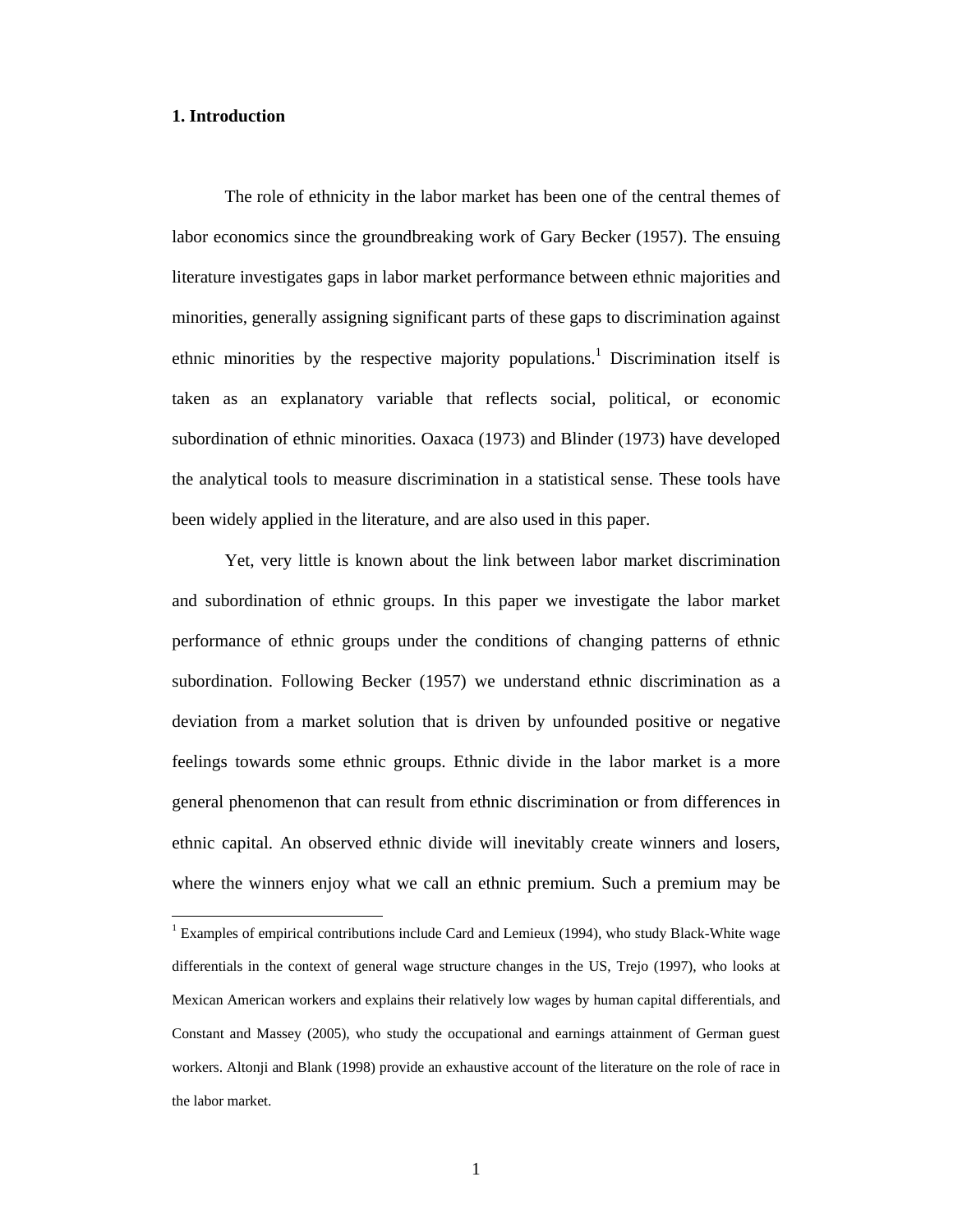caused by reverse ethnic discrimination or by specific ethnic advantages involved in ethnic capital. Whereas we apply the econometric tools of the discrimination literature, we prefer not to use the term discrimination but the terms ethnic divide and ethnic premium.

 Ukraine offers a unique historical experiment of close social and economic interaction between two distinct ethnic groups, the Russians and the Ukrainians that underwent a political turnaround.<sup>2</sup> In particular, upon the dissolution of the Soviet Union in 1991, ethnic Russians and Ukrainians experienced a reversal of subordination patterns. As ethnic Russians were privileged in the Ukraine of the SSSR, in the independent state Ukraine, the ethnic Ukrainians should enjoy the privileges (Stewart, 2005). Thus, Ukraine's history enables us to study a labor market ethnic divide that evolved over time in the context of the discussed reversal of ethnic subordination and Ukraine's transition towards a market economy. A natural hypothesis is that an originally privileged group (the ethnic Russians) looses their economic position to the newly dominant group (the ethnic Ukrainians), at least in the political realm.

 Our primary objective in this paper is to investigate whether and how ethnic differences have shaped the performance of Russians and Ukrainians in the Ukrainian labor market during the transition period. First, using the Ukrainian Longitudinal Monitoring Survey (ULMS), we apply the Oaxaca-Blinder decomposition to identify

<sup>&</sup>lt;sup>2</sup> While researchers had long been overlooking Ukraine and focusing their interest on the labor markets in Russia or other transition countries, more recently a number of researchers have shown keen interest in this country. Namely, Gorodnichenko and Sabirianova Peter (2005) investigate the returns to schooling in Ukraine and Russia, Lehmann et al. (2006) study the incidence and cost of job loss in the Ukrainian labor market, and, in a series of papers, Ganguli and Terrell (2005a-b, 2006) provide an account of the key factors that drive wage inequality in Ukraine's transition economy.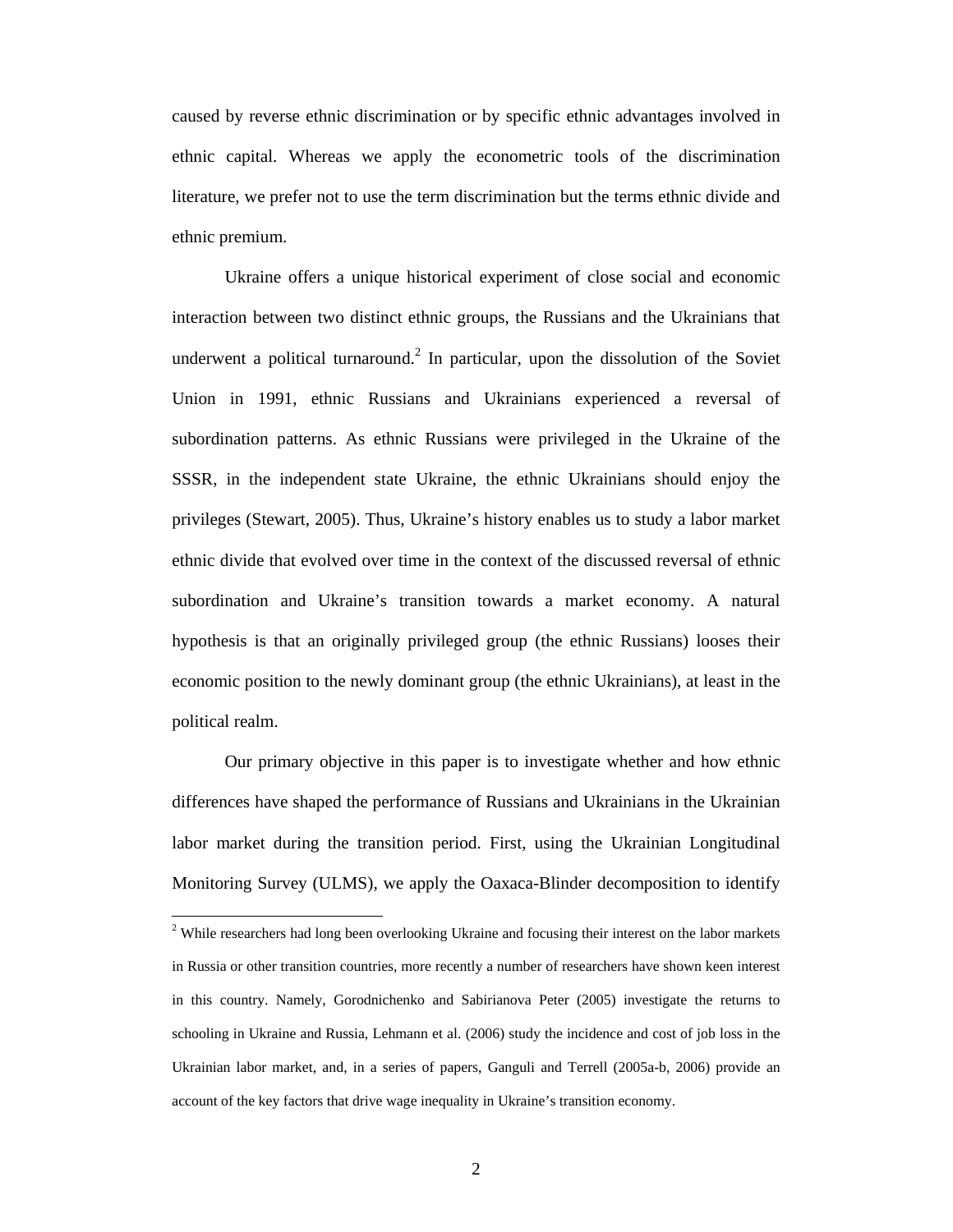which dimensions of ethnicity, language or nationality, drive the ethnic divide in the Ukrainian labor market. Second, we scrutinize the extent to which such differences determine interethnic performance gaps, and study whether and how the reversal of the patterns of subordination of ethnic groups shaped such deviations in the Ukrainian labor market.

 The remainder of the paper is organized as follows. First, we describe the dataset. Second, we develop our estimation strategy to detect economic differences and the dimensions of ethnicity that drive them. Third, we depict time paths of the ethnic divide. Finally, we summarize the findings and conclude.

#### **2. Ethnicity and the Economy in Ukraine**

 The ethnic identity of the inhabitants of the present-time Ukraine is a result of turbulent past developments. The two largest ethnic peoples, the Russians and Ukrainians, originate from the same ancient state of Kievan Rus.<sup>3</sup> After the fall of Kievan Rus, Russians and Ukrainians emerged as distinct ethnic groups over the centuries of foreign rulers, including the Russian Empire, Poland, the Cossack state, and Austro-Hungary, that governed large parts of the present-time Ukraine. Ukrainian identity developed in spite of Russification by Imperial Russia. After the Russian Revolution in 1917 and its brief independence<sup>4</sup> until 1922, Ukraine was incorporated into the USSR as the Ukrainian SSR. As a Soviet State, the Ukraine was stamped by

<sup>&</sup>lt;sup>3</sup> Also known as Kievan Ruthenia, it was an important state with Kiev as its capital and lasted from about 880 until the middle of the  $12<sup>th</sup>$  century.

<sup>&</sup>lt;sup>4</sup> In two states, Ukrainian People's Republic and West Ukrainian People's Republic.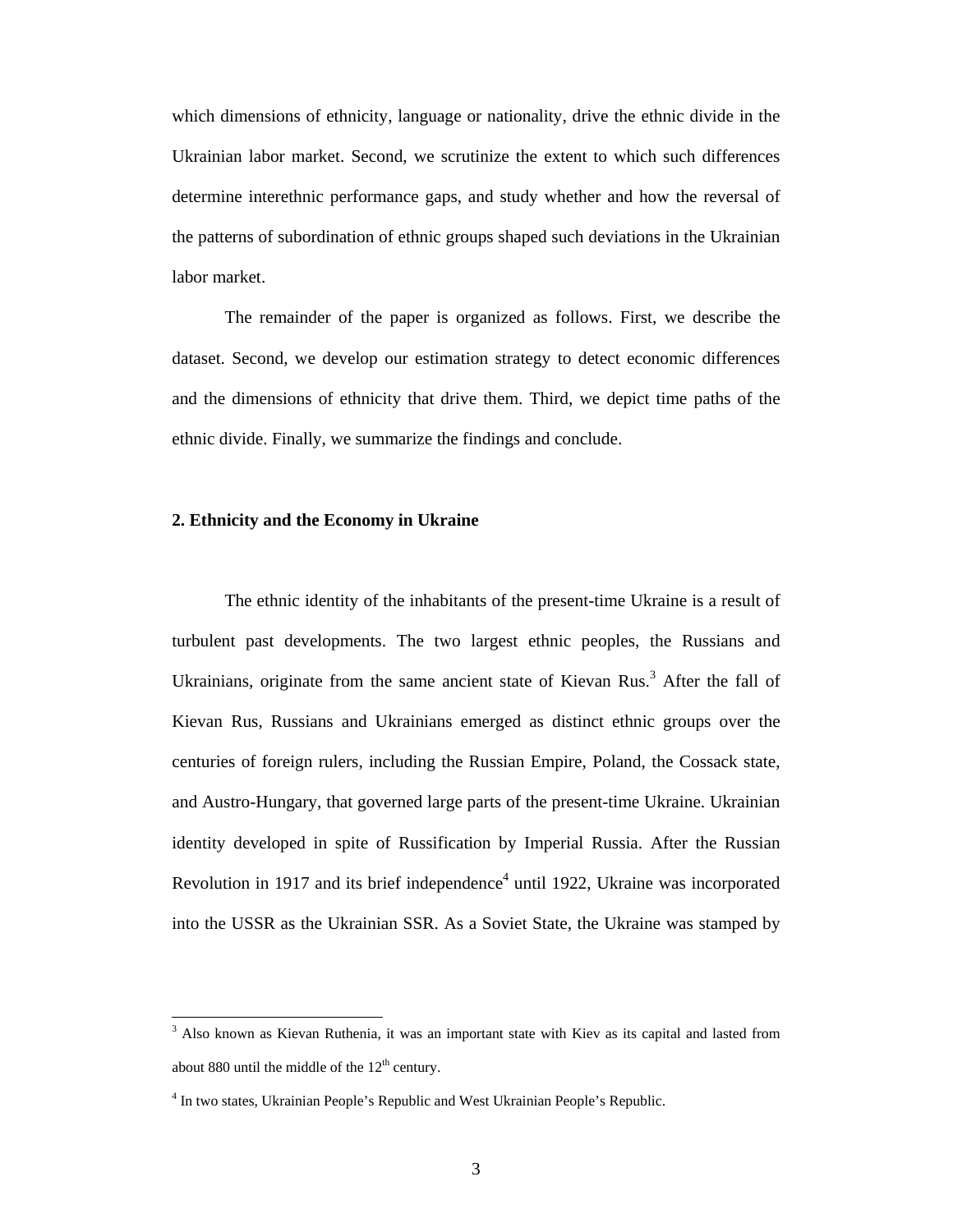Russian dominance in social, economic, and political life. Yet the Ukrainian identity and language has survived and persisted.

 Since August 1991, the Ukrainian language has been reinstated as the official language, and ethnic Ukrainians are the largest ethnic group in the new state. To wit, in the 2001 Ukrainian Census 67.5% of the country's population named Ukrainian and 29.6% named Russian as their native language. With independence ethnic Ukrainians gained a dominant position in the Russian-Ukrainian ethnic relations in Ukraine.

 Nowadays, it is primarily language and nationality that distinguish ethnic Russians and Ukrainians. Russian and Ukrainian languages are similar but distinct. Whereas language is a directly observable dimension of ethnicity, nationality is not directly observable in Ukraine. Yet, employers can indirectly observe employees' nationality from their behavior, preferences, names, religious denomination, and the like. We take these two measures of ethnicity as exogenous with respect to individual socio-economic characteristics.

 Ukraine's economic system from 1922 until 1991, as a state of the Soviet Union, was a command economy. This type of economy is summarized by Kornai (1980). Its main features were state-owned productive resources, centralized allocation of resources, and centralized administration of price setting. Wages were administratively determined by central authorities, who provided employers with wage tables based on employee's experience, working conditions, and type of occupation. While the principle of equal pay for equal work regardless of gender or ethnicity was embedded in the Soviet laws, occupational segregation and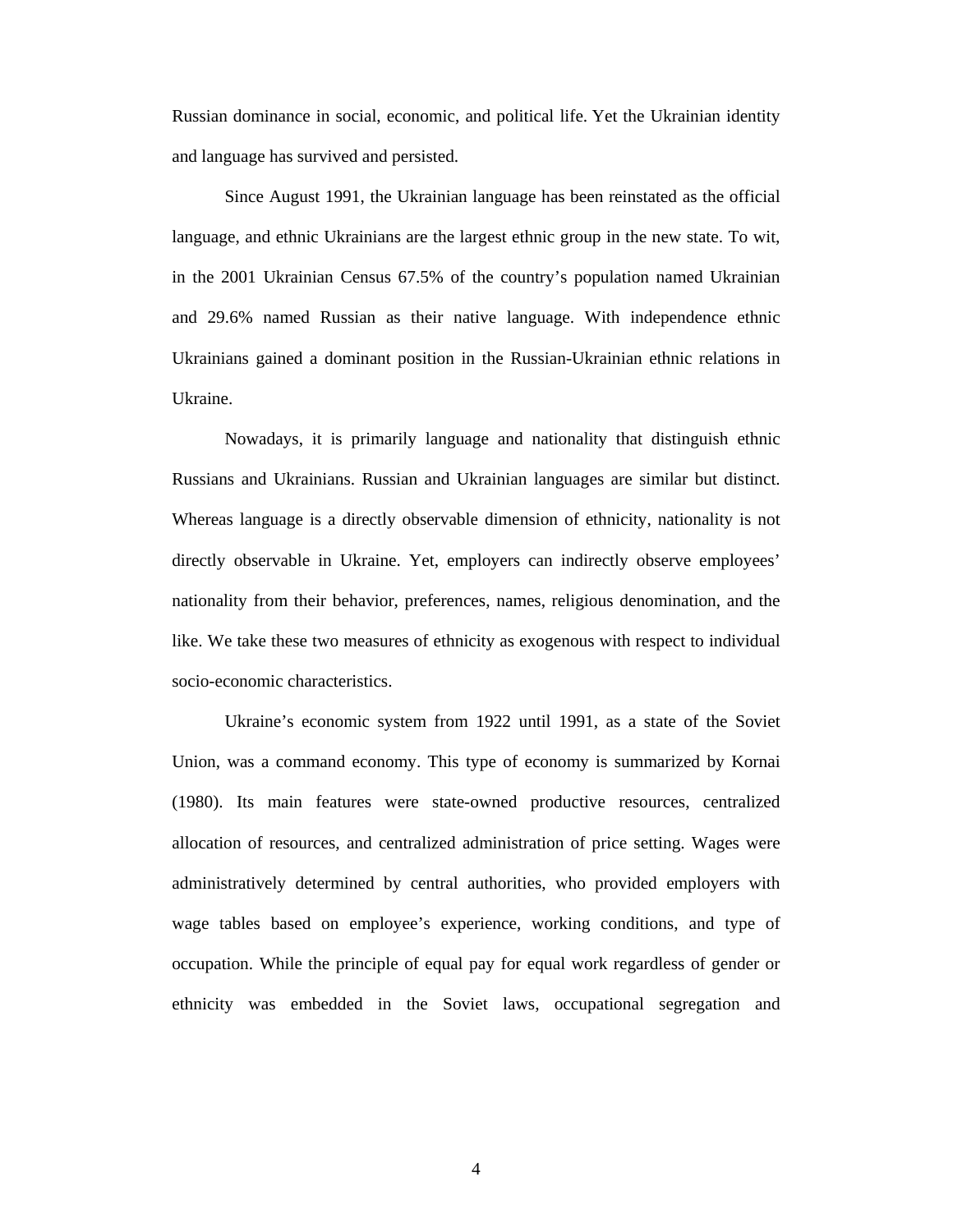discriminatory promotion practices resulted in significant gender and ethnic earnings differentials.<sup>5</sup>

 After the collapse of the Soviet Union in 1991, Ukraine embarked on a transition path towards the market economy. Among other reforms, wage setting was decentralized and bargaining between trade unions and employers was promoted. Despite some transient moves towards centralization, the Ukrainian transition is characterized by gradual liberalization and decentralization of wage bargaining. Although the Ukrainian Constitution guarantees equal employment and labor rights regardless of gender and ethnicity, no explicit antidiscrimination policies are in effect in Ukraine (Ganguli and Terrell, 2006). The country still suffers from a marketunfriendly institutional base. Due to the inherited Soviet structure, Ukraine only slowly developed the institutions needed to reap the advantages of a market economy (Tiffin, 2006).

#### **3. Data**

 The Ukrainian Longitudinal Monitoring Survey (ULMS), carried out in 2003 and  $2004$  is the primary source of information for this study.<sup>6</sup> ULMS is a nationally representative survey of 8,621 individuals from 4,056 households. Besides a number of standard demographic variables at the individual and household level, it contains

<sup>&</sup>lt;sup>5</sup> Despite the egalitarian principle, women were treated as a specific labor force and were restricted from working in occupations that were considered to be harmful to their maternity and childcare function, or to their biological and psychological peculiarities. This policy resulted in concentration of women in white-collar jobs, while men were overrepresented in blue-collar jobs (Ogloblin, 1999).

<sup>&</sup>lt;sup>6</sup> For a more detailed description of the ULMS see Lehmann et al. (2006), Gorodnichenko and Sabirianova Peter (2005), or Ganguli and Terrell (2006).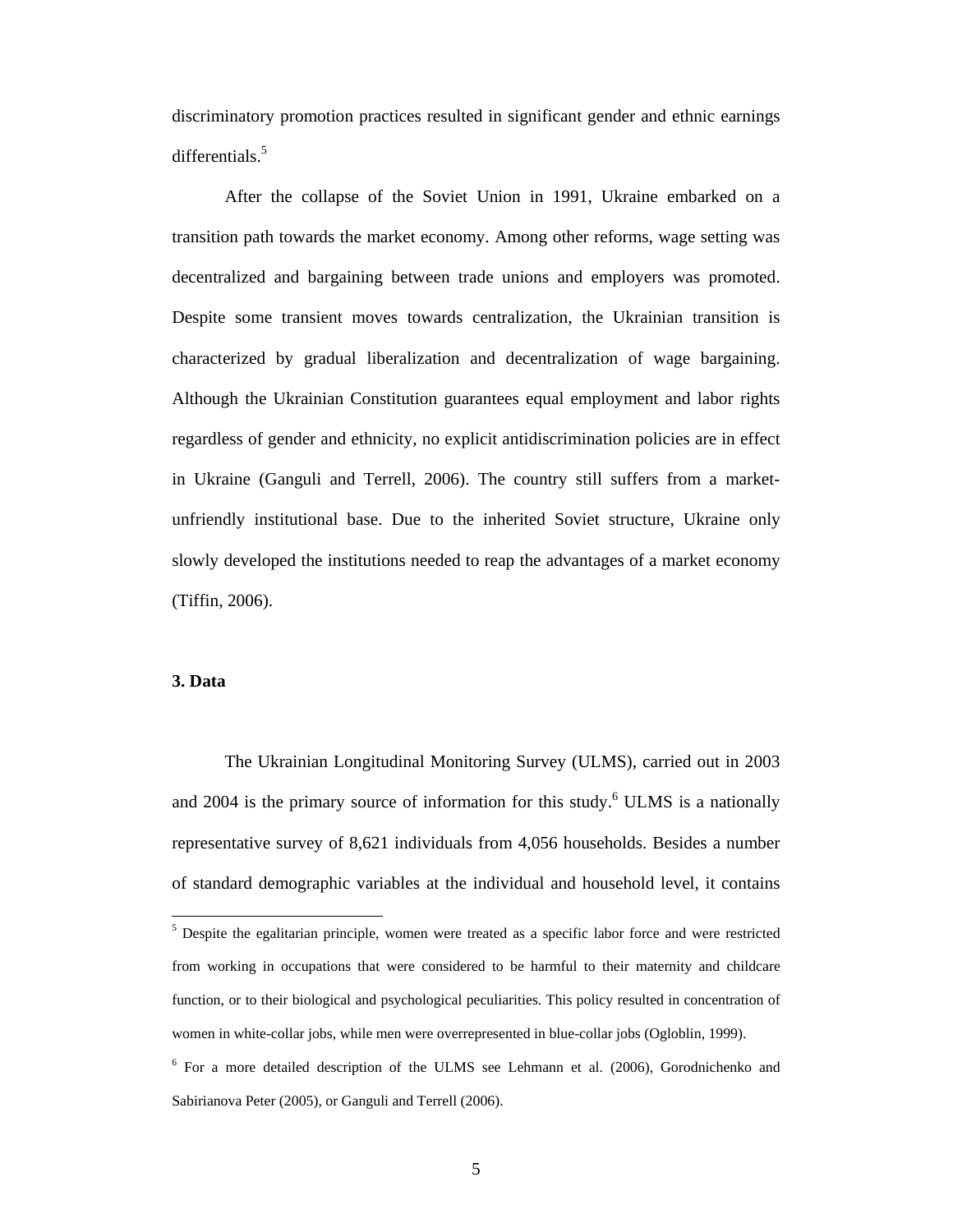detailed information about the labor market experience of individuals in 2003 and 2004. It also includes a retrospective section from which individual labor market experience as well as a number of demographic variables can be completely reconstructed back to 1997 and for the years 1991 and 1986.

 While sharing common historical and cultural origin, Russian and Ukrainian ethnic groups in Ukraine are primarily distinguished by language and nationality. Therefore, we take self-reported nationality and primary domestic language in the 2003 wave of the ULMS as the defining factors of ethnicity in the present context. In particular, respondents were asked to indicate their nationality from a list including Ukrainian, Russian, Byelorussian, Jewish, or other nationality. For their first domestic language, they had to choose from a list including Ukrainian, Russian, mixed Russian and Ukrainian, Byelorussian, Jewish, Polish, Hungarian, or other. *Surzhyk*, an amalgam of the Russian and Ukrainian languages, is another language. We will use the word *Surzhyk* to denote the language of those people who reported mixed Russian and Ukrainian as their primary domestic language.<sup>7</sup> We study only Russians and Ukrainians as they are the two largest ethnic groups in Ukraine.

 From the total of 37,644 individuals in ULMS, who are older than 18 and younger than the statutory retirement age (60 for men and 55 for women), and who are not in the military or in prison we select individuals who fall in the first to ninetyninth percentile of the wage distribution and are employed full-time. Furthermore, we eliminate observations with missing data in key variables, including gender, age,

 $\overline{a}$ 

 $7$  Out of the Ukrainians who speak Ukrainian as their first language about 12% speak Russian as their second domestic language, 86% speak Russian, and *all* understand Russian. Out of Russians who speak Russian as their first language about 11% speak Ukrainian as their second domestic language, 46% speak Ukrainian, and 69% understand Ukrainian.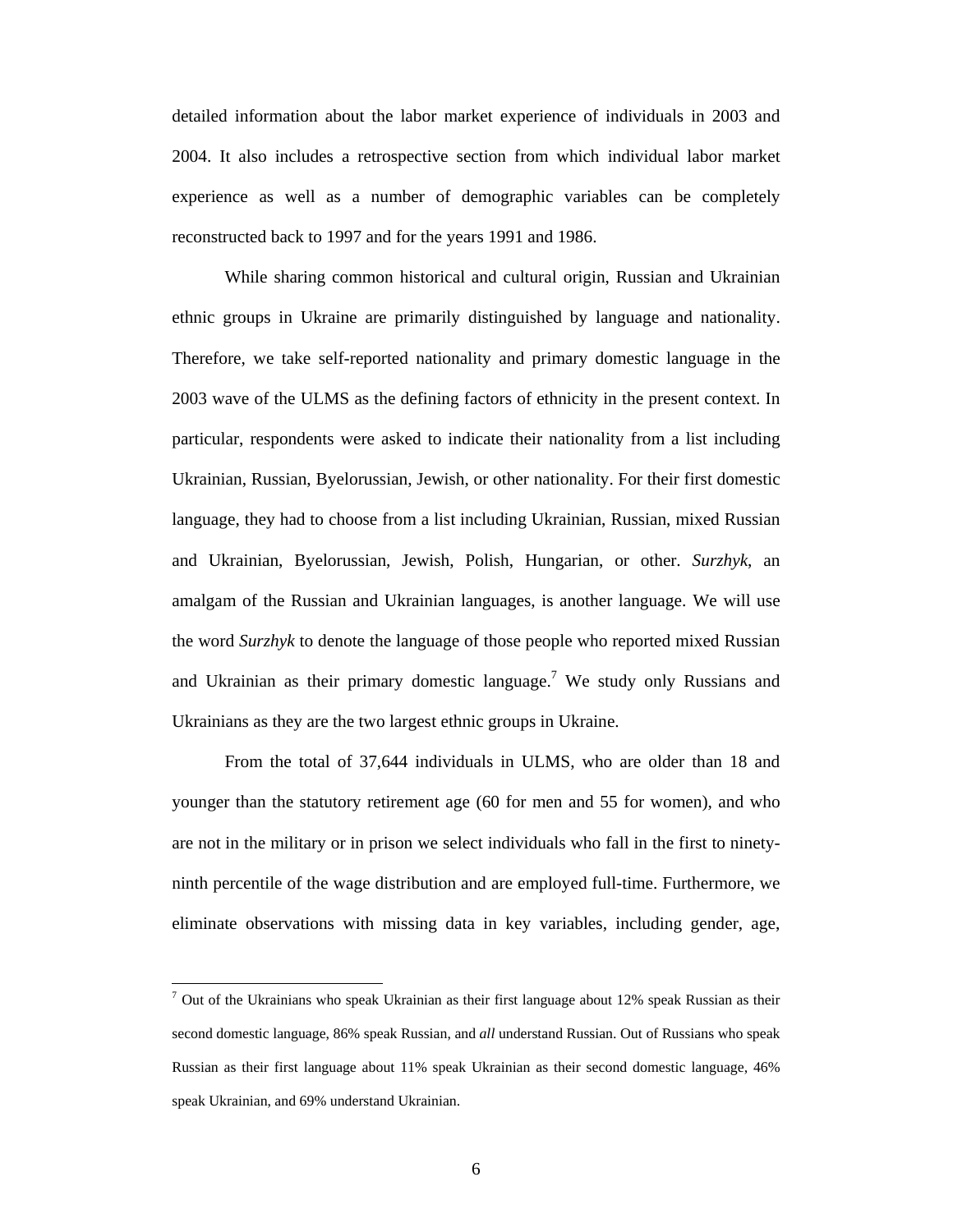education, and experience. These restrictions leave us with 18,241 observations in the baseline sample. Table 1 summarizes the frequencies of the individuals in our sample by nationality and language. From these frequencies it is apparent that the group of people who identify as Russian and speak Ukrainian or Surzhyk as their first domestic language is relatively small (1.7%). In fact, in 2003 this group represents only 26 males and 19 females. For this reason, we do not investigate this ethno-linguistic group further as a separate group.<sup>8</sup>

| Table 1                                                |           |          |         |        |  |  |  |  |  |  |
|--------------------------------------------------------|-----------|----------|---------|--------|--|--|--|--|--|--|
| Proportions of individuals by nationality and language |           |          |         |        |  |  |  |  |  |  |
|                                                        |           | Language |         |        |  |  |  |  |  |  |
| Nationality                                            | Ukrainian | Surzhyk  | Russian | Total  |  |  |  |  |  |  |
| Ukrainian                                              | 43.40%    | 11.00%   | 27.20%  | 81.70% |  |  |  |  |  |  |
| Russian                                                | 0.70%     | 1.00%    | 16.60%  | 18.30% |  |  |  |  |  |  |
| Total                                                  | 44.10%    | 12.00%   | 43.80%  | 100%   |  |  |  |  |  |  |
|                                                        |           |          |         |        |  |  |  |  |  |  |

*Note:* Percentages need not sum to 100% due to rounding errors.

 In Table 2 we summarize wages, age, and key indicators of human capital for each ethno-linguistic group in Ukraine by gender. We measure wages using monthly contractual salary in the main job. $9$  All wages, including those in foreign currencies, are normalized to the 2003 Ukrainian Hryvnias using deflators as provided by the UN Statistics Division, the International Monetary Fund, the World Bank, and EconStats.

Across genders, we observe that Russian speakers, on average, earn considerably more than the Ukrainian or Surzhyk speaking individuals. The wages of the two Russian speaking groups are similar, as are the earnings of Ukrainian and Surzhyk speaking groups. Consistently, the average male earns a considerably higher

<sup>&</sup>lt;sup>8</sup> Note that we do not drop members of this group from the analysis, but, whenever applicable, we merge them into the larger linguistic or national groups.

<sup>&</sup>lt;sup>9</sup> Literature on the former Soviet Union suggests looking at contractual monthly wages rather than actually received wages, due to substantial wage arrears. See e.g. Ganguli and Terrell (2006).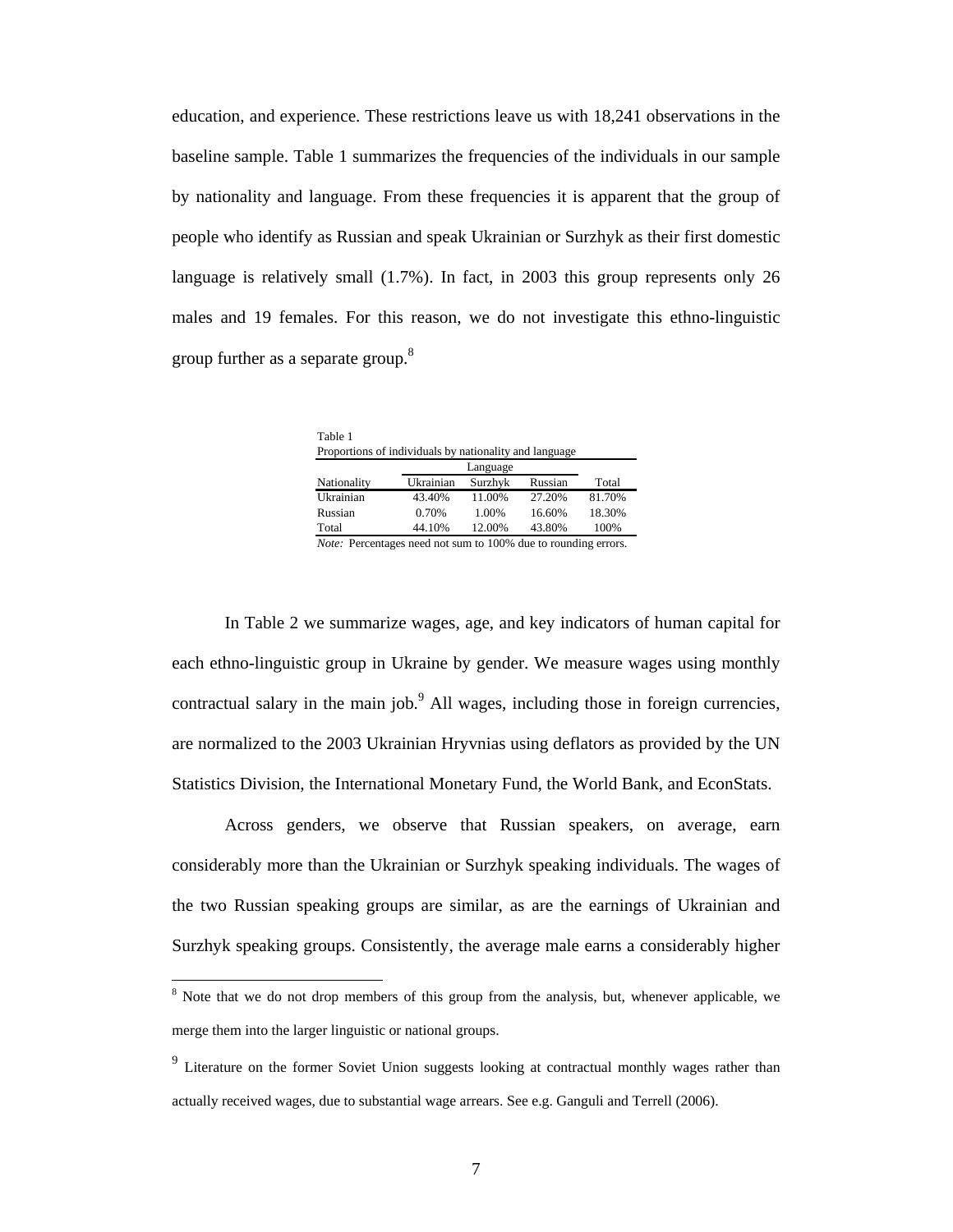wage than the average female. As concerns the indicators of human capital, Russian speaking Russians appear to be on average somewhat older, more experienced, and more educated than the other ethno-linguistic groups. Russian speaking ethnic Ukrainians, on the other hand, are on average somewhat younger and less experienced than any other group. Their education, however, is second only to Russian speaking Russians.

| Table 2<br>Means of key characteristics by ethno-linguistic group and gender |           |             |          |             |  |
|------------------------------------------------------------------------------|-----------|-------------|----------|-------------|--|
|                                                                              |           |             | Males    |             |  |
|                                                                              |           | Ukrainian   |          | Russian     |  |
|                                                                              |           | Nationality |          | Nationality |  |
| Characteristics                                                              | Ukrainian | Surzhyk     | Russian  | Russian     |  |
|                                                                              | Language  | Language    | Language | Language    |  |
| Contractual wage                                                             | 355.1     | 375.8       | 476.4    | 450.3       |  |
|                                                                              | $-200.9$  | $-212$      | $-238.4$ | $-240.5$    |  |
| Age                                                                          | 40.1      | 39.6        | 37.8     | 40.6        |  |
|                                                                              | $-10.8$   | $-11$       | $-11$    | $-11.2$     |  |
| Years of education                                                           | 11.9      | 11.5        | 12       | 12.2        |  |
|                                                                              | $-1.9$    | $-1.8$      | $-1.9$   | $-2$        |  |
| Experience                                                                   | 22.2      | 22.1        | 19.7     | 22.4        |  |
|                                                                              | $-10.9$   | $-11$       | $-11$    | $-11.3$     |  |
| <b>Observations</b>                                                          | 3,665     | 1,063       | 2,334    | 1,423       |  |
|                                                                              |           |             | Females  |             |  |
| Contractual wage                                                             | 260.7     | 269.9       | 295.4    | 303         |  |
|                                                                              | $-136.5$  | $-134$      | $-154.1$ | $-154.7$    |  |
| Age                                                                          | 39.6      | 40.2        | 37.6     | 40.9        |  |
|                                                                              | $-9.2$    | $-8.8$      | $-9.7$   | $-9.2$      |  |
| Years of education                                                           | 12.2      | 12.1        | 12.4     | 12.7        |  |
|                                                                              | $-2$      | $-1.9$      | $-1.9$   | $-1.9$      |  |
| Experience                                                                   | 21.4      | 22.1        | 19.2     | 22.2        |  |
|                                                                              | $-9.6$    | $-9.3$      | $-10$    | $-9.2$      |  |
| Observations                                                                 | 4.250     | 945         | 2,629    | 1,602       |  |

*Note:* Standard deviations in parentheses.

 For a closer look at interethnic earnings differentials, we break up the median earnings differentials by nationality, language, and gender for each year. In Figures 1a-c we plot the profiles of Ukrainian men and women. We observe that the wage differentials between the three linguistic groups of ethnic Ukrainians are larger for males than for females. While Russian speaking females enjoy up to 25% wage premium over Ukrainian and Surzhyk speaking women, the respective wage advantage of Russian speaking males ranges between 21 and 60%. On the other hand,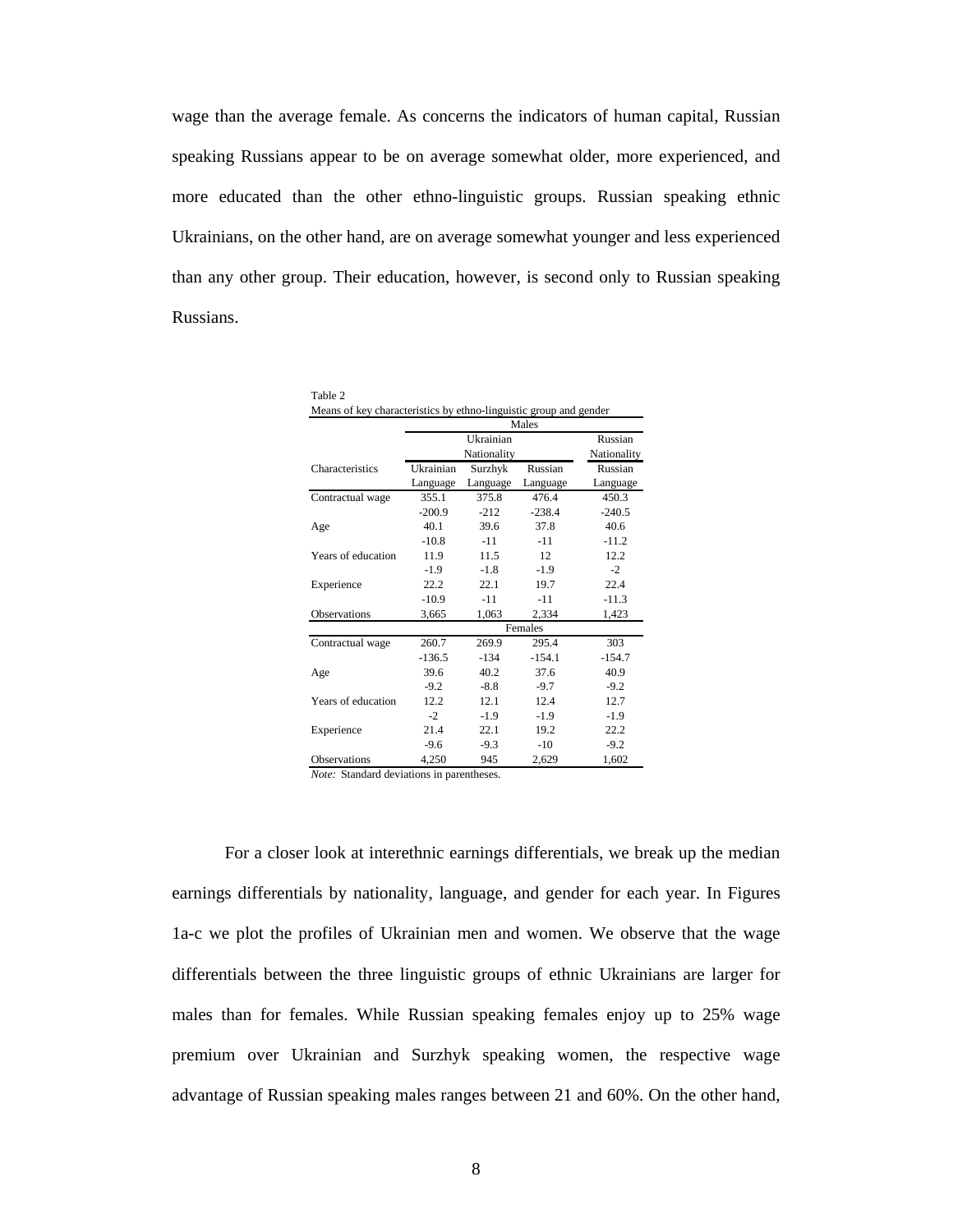the wage gap between Surzhyk and Ukrainian speaking Ukrainians is fluctuating around zero. While in most cases these wage gaps do not follow distinct trends, the wage advantage of Russian speaking males vis-à-vis their Ukrainian speaking counterparts was steadily increasing during the late 1990s and early 2000s.



by nationality, language and gender.

 Figures 1d-f compare Russian speaking Russians to the three linguistic groups of people of Ukrainian nationality by gender for each year. As above, the wage gap is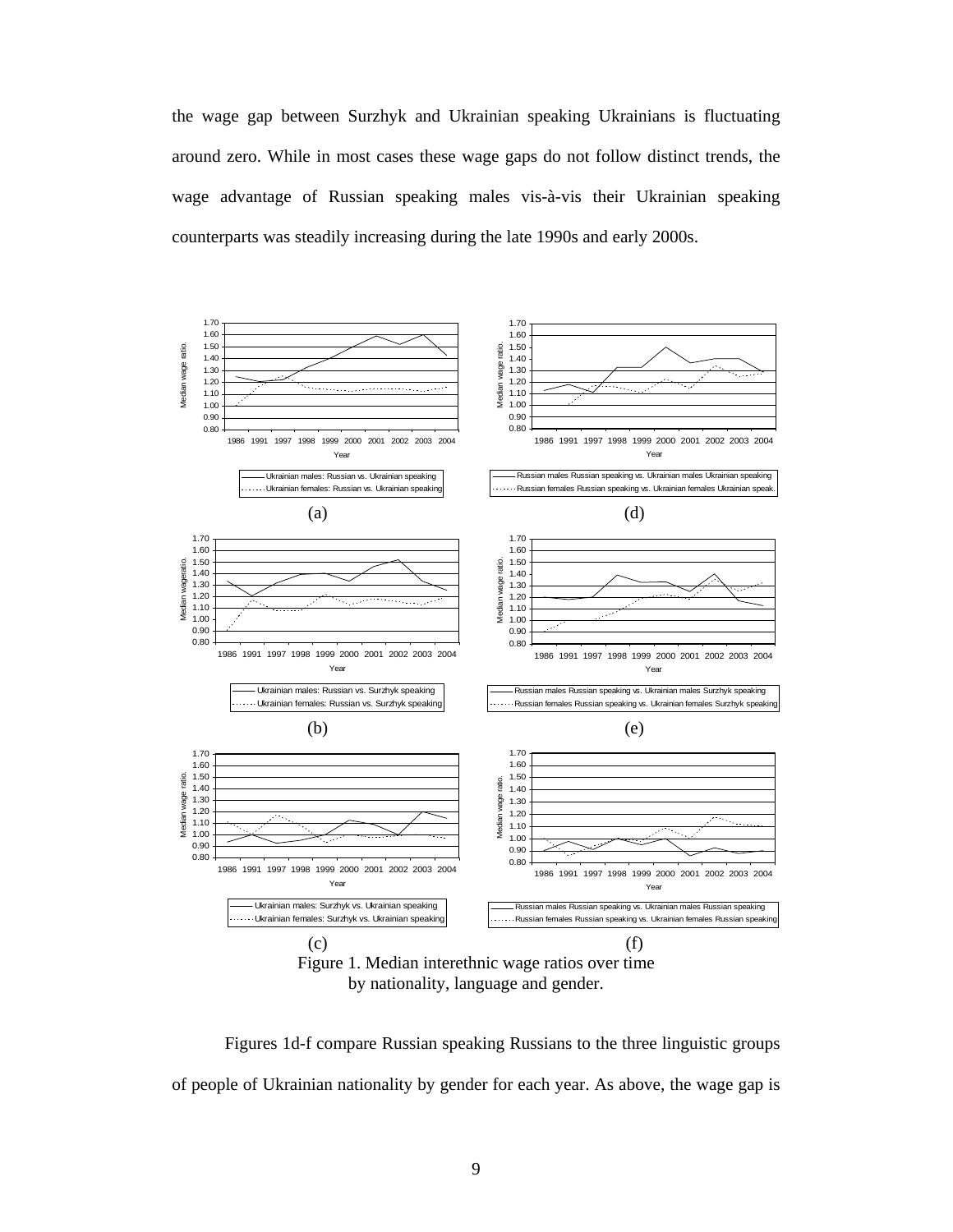typically larger for males than females. Russian speaking Russian females earn up to 35% more than Ukrainian and Surzhyk speaking females of Ukrainian nationality. The respective wage gap for males ranges between 11 and 50%. Remarkably, the wage gaps are typically non-decreasing. Finally, Figure 1f shows that nationality does not seem to matter if people of different nationalities speak the same (Russian) language. The major point that stands out from Figure 1 is that there are significant and persistent earnings differentials between ethno-linguistic groups in Ukraine that are predominantly driven by language. It is interesting that their patterns differ between genders.

#### **4. Estimation Framework**

 Earnings differentials between ethnic groups can be attributed to differences across these groups in (i) individual characteristics such as age, experience, education, and talent or (ii) labor market returns to these characteristics. While observable individual characteristics may differentiate ethnic groups and generate earnings differentials, they alone do not imply any direct role of ethnicity in the labor market, if comparable individuals of different ethnicities are treated equally. On the other hand, if observably identical individuals from different ethnic groups earn different wages, ethnicity directly affects the performance of ethnic groups in the labor market. Therefore, in order to evaluate the role of ethnicity in the Ukrainian labor market we focus on the latter source of earnings differentials that we denote as ethnic divide. An ethnic divide can result from ethnic differences caused by unfounded feelings as in the case of ethnic discrimination or from differences in unmeasured ethnic capital. An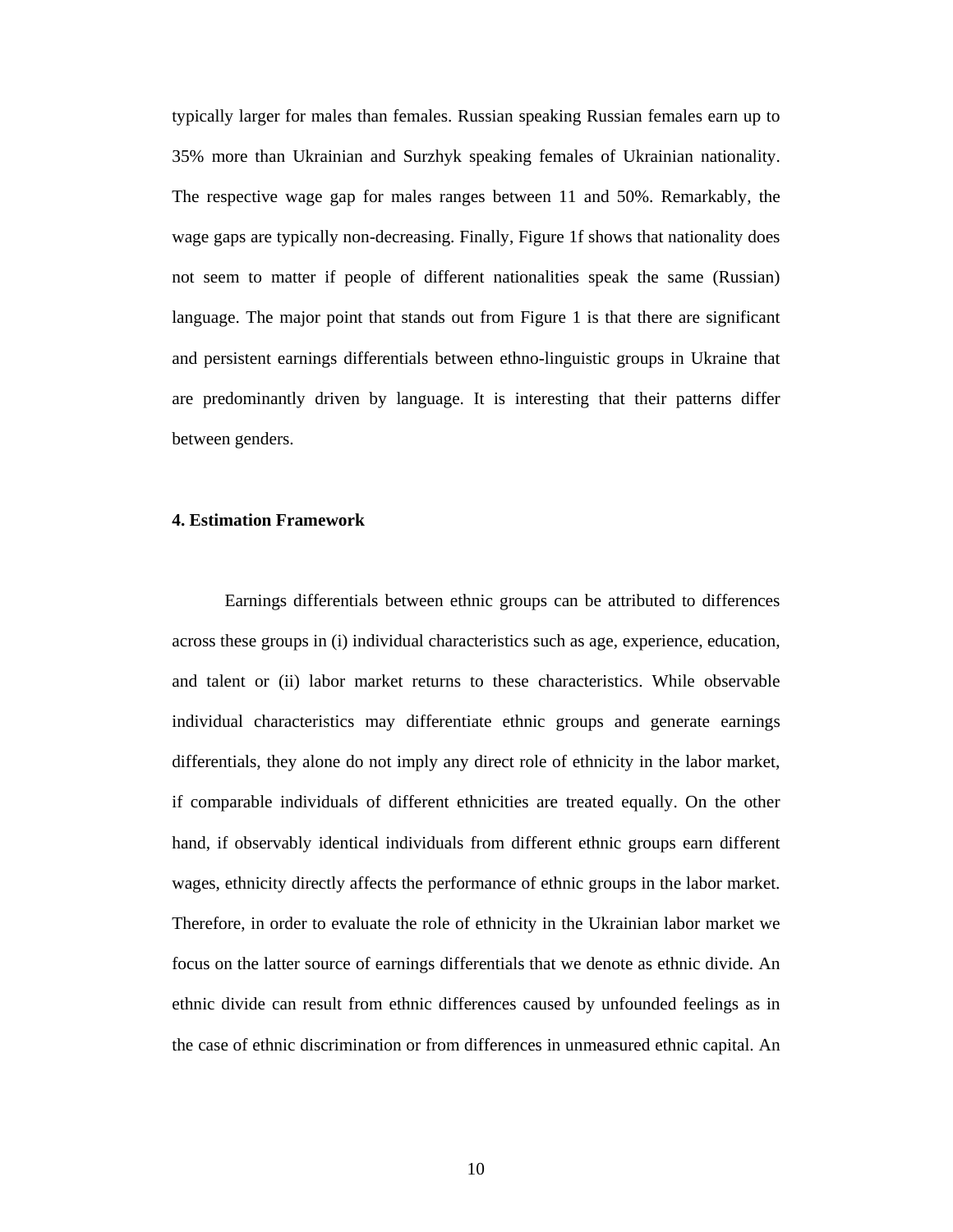observed ethnic divide will inevitably create winners and losers, with the winners enjoying what we call an ethnic premium.

 The Oaxaca-Blinder decomposition technique has the advantage to identify the factors behind earnings differentials. In particular, it decomposes earnings differentials into two parts: the one explained by observable individual characteristics and the one that is unexplained and is due to differences in returns to individual characteristics or differences in unobservable characteristics. To this extent we will be able to distinguish whether interethnic earnings differentials arise due to different characteristics of different ethnic groups or due to an ethnic divide in the labor market.

 The Oaxaca-Blinder decomposition also serves our objective to understand the roles of the two abovementioned dimensions of ethnicity – language and nationality – in shaping the labor market divide in Ukraine. In particular, partitioning the labor force by language and nationality and then evaluating labor market differences between such defined ethnic groups reveals which of the two dimensions of ethnicity drives labor market discrimination. In the context of ethno-linguistic earnings differentials we consider the Neumark (1988) method as the most appropriate, since it relates group-wise models to the pooled model that assumes no discrimination in returns.

 The standard Mincer (1974) earnings equation is a parsimonious description of earnings profiles that is theoretically well motivated and fits the data remarkably well in most contexts. Our augmented Mincerian equation is:

$$
Log(Wage) = \alpha + \beta_0 E + \beta_1 X + \beta_2 X^2 + \beta_4 Z + \varepsilon
$$
\n(1)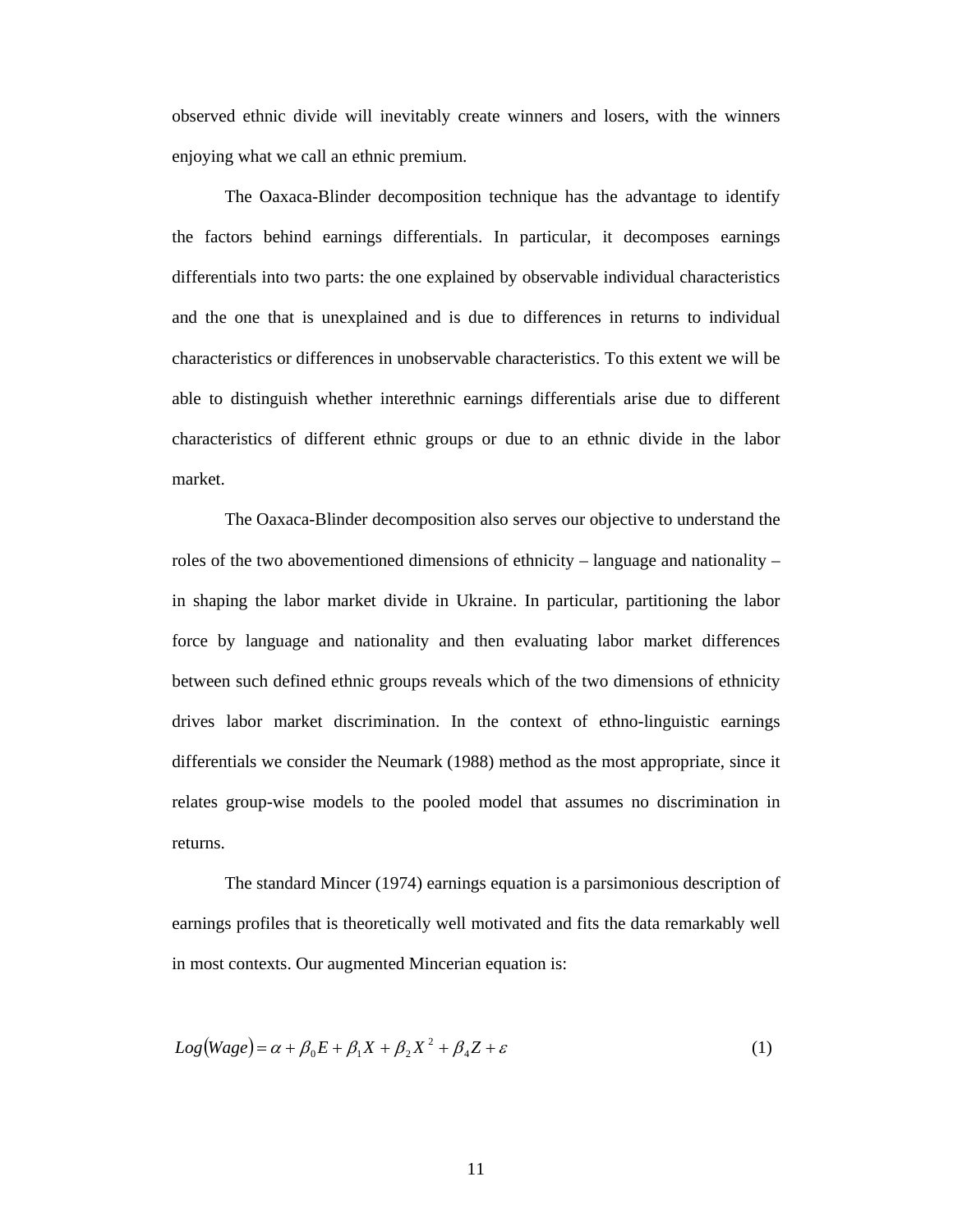where the coefficients  $\beta$  represent the rate of return to schooling (E), experience (X), and other characteristics (Z), such as year, regional, occupational, and industrial dummies, and  $\varepsilon$  is the error term assumed to satisfy  $E(\varepsilon | E, X, Z) = 0$ .

 In the estimation of the earnings profiles, we disaggregate by gender, as it is well known that male and female earnings profiles differ. The effects of education on earnings are captured by five levels of schooling: (i) less than high school, the benchmark, (ii) High School (high school diploma), (iii) Vocational (vocational secondary or elementary school), (iv) Secondary Professional (diploma of technical, medical, pedagogical, musical art, or other secondary professional school), (v) Incomplete Higher (at least three years in an institute, an academy, a university, but no degree or diploma), and (vi) Complete Higher (Bachelor's or Master's degree, diploma, or PhD equivalent from an institute, a university, or an academy). Experience is defined as potential experience, calculated as age minus years of education minus six. Other controls include nine occupational and ten industrial categories as well as five macro-regions (Center and North, East, Kiev City, South, and West).

 In Table 3 we report the baseline results of equation (1) for each ethnolinguistic group on data pooled over all years, controlling for year but not for region, occupation, or industry. We observe that the coefficients have signs consistent with previous findings in the literature. We further find that although the general coefficient patterns are similar across ethno-linguistic groups, coefficients vary across groups.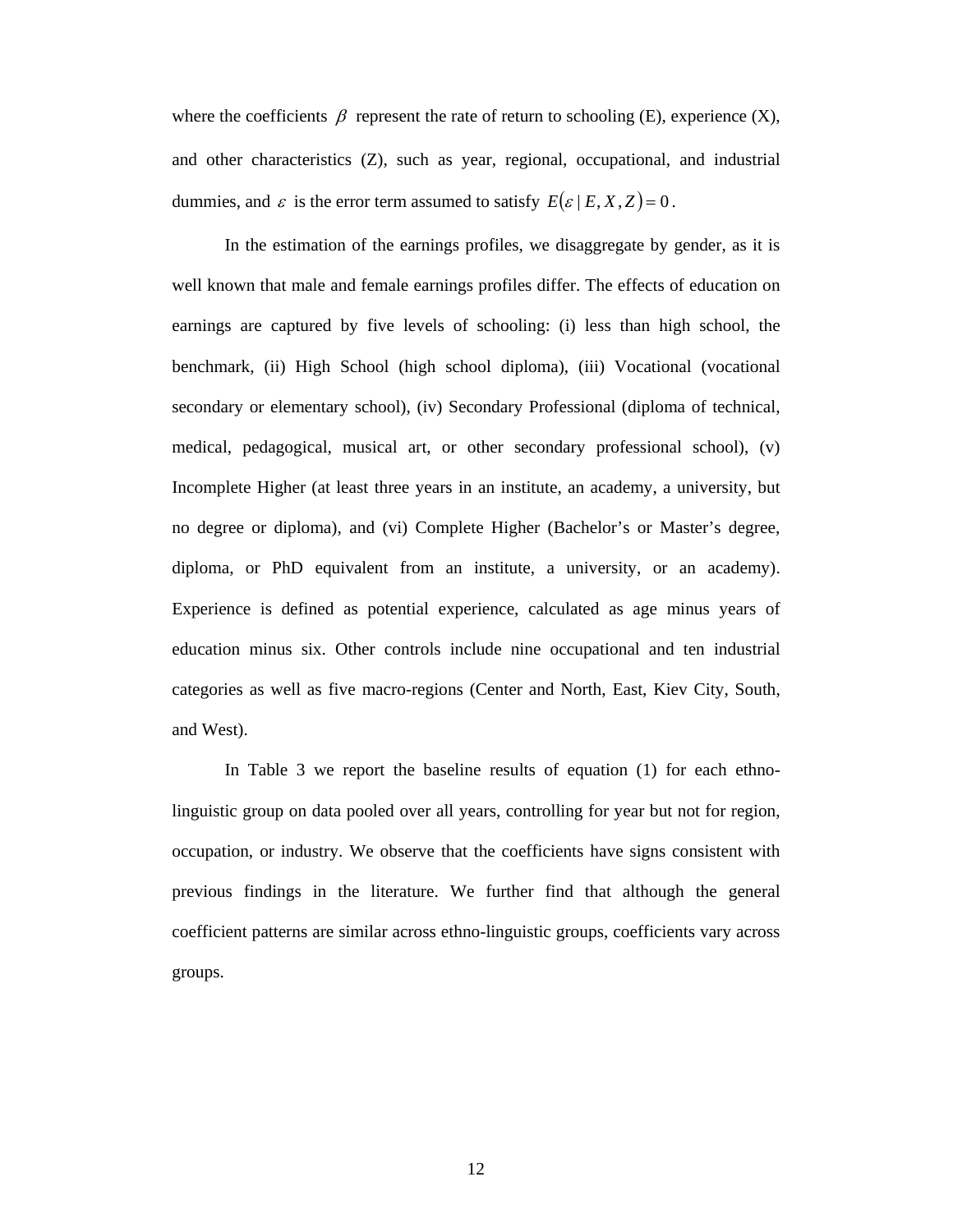|                         |            |             | Males      |             |            |             | Females   |             |
|-------------------------|------------|-------------|------------|-------------|------------|-------------|-----------|-------------|
|                         |            | Ukrainian   |            | Russian     |            | Ukrainian   |           | Russian     |
|                         |            | Nationality |            | Nationality |            | Nationality |           | Nationality |
| Variables               | Ukrainian  | Surzhyk     | Russian    | Russian     | Ukrainian  | Surzhyk     | Russian   | Russian     |
|                         | Language   | Language    | Language   | Language    | Language   | Language    | Language  | Language    |
| <b>Education</b> levels |            |             |            |             |            |             |           |             |
| High school             | $0.098*$   | $-0.049$    | $0.156**$  | $-0.098$    | $0.112**$  | $-0.118$    | $0.271**$ | $0.148*$    |
|                         | (0.043)    | (0.064)     | (0.049)    | (0.065)     | (0.032)    | (0.070)     | (0.045)   | (0.067)     |
| Vocational              | $0.099*$   | 0.05        | $0.206**$  | 0.01        | $0.159**$  | $-0.097$    | $0.273**$ | 0.012       |
|                         | (0.043)    | (0.066)     | (0.045)    | (0.063)     | (0.035)    | (0.074)     | (0.045)   | (0.068)     |
| Secondary               | $0.231**$  | $0.208**$   | $0.236**$  | 0.112       | $0.180**$  | $-0.162*$   | $0.199**$ | $0.187**$   |
| professional            | (0.044)    | (0.066)     | (0.046)    | (0.067)     | (0.033)    | (0.072)     | (0.044)   | (0.065)     |
| Incomplete              | $0.176*$   | $0.281**$   | $0.345**$  | $-0.035$    | $0.468**$  | $-0.274**$  | $0.209**$ | 0.045       |
| higher                  | (0.076)    | (0.102)     | (0.093)    | (0.094)     | (0.059)    | (0.083)     | (0.066)   | (0.113)     |
| Complete higher         | $0.374**$  | $0.143*$    | $0.286**$  | $0.231**$   | $0.439**$  | 0.115       | $0.458**$ | $0.354**$   |
|                         | (0.044)    | (0.072)     | (0.049)    | (0.064)     | (0.034)    | (0.079)     | (0.045)   | (0.066)     |
| Experience              |            |             |            |             |            |             |           |             |
| Experience              | $0.010**$  | $0.013*$    | $0.020**$  | $0.019**$   | $0.012**$  | $0.020**$   | 0.006     | $0.025**$   |
|                         | (0.003)    | (0.005)     | (0.004)    | (0.005)     | (0.003)    | (0.006)     | (0.003)   | (0.005)     |
| Experience              | $-0.026**$ | $-0.026*$   | $-0.051**$ | $-0.052**$  | $-0.026**$ | $-0.057**$  | $-0.005$  | $-0.061**$  |
| squared/100             | (0.007)    | (0.013)     | (0.009)    | (0.011)     | (0.007)    | (0.014)     | (0.009)   | (0.012)     |
| <b>Dummies</b>          |            |             |            |             |            |             |           |             |
| Year                    | yes        | yes         | yes        | yes         | yes        | yes         | yes       | yes         |
| Constant                | 5.892**    | 5.883**     | 5.986**    | $6.136**$   | 5.493**    | $5.775**$   | 5.542**   | $5.427**$   |
|                         | (0.056)    | (0.100)     | (0.074)    | (0.097)     | (0.050)    | (0.095)     | (0.070)   | (0.084)     |
| R-squared               | 0.13       | 0.11        | 0.09       | 0.11        | 0.16       | 0.21        | 0.14      | 0.14        |
| Log Wage                | 5.73       | 5.79        | 6.04       | 5.97        | 5.45       | 5.49        | 5.57      | 5.6         |
| (stand. dev.)           | (0.55)     | (0.53)      | (0.51)     | (0.55)      | (0.47)     | (0.44)      | (0.47)    | (0.46)      |
| Observations            | 3,665      | 1,063       | 2,334      | 1.423       | 4,250      | 945         | 2.629     | 1.602       |

Table 3 Baseline estimates of earnings profiles by nationality, language, and gender

*Notes:* Robust standard errors in parentheses. \* significant at 5%; \*\* significant at 1%

The measured differences resulting from the Oaxaca-Blinder decomposition estimation are shown in Table 4. In this exercise we find that there are significant earnings differentials among all pairs of ethno-linguistic groups, regardless of gender. In all cases it appears that being a Russian or Surzhyk speaker is an advantage. For Russian speakers, males with Russian nationality earn less than their counterparts with Ukrainian nationality. Interestingly, the opposite holds for females. In general, the magnitudes of differentials are larger for males than for females. The key finding is that observable individual characteristics do not fully explain observed ethnolinguistic wage differentials.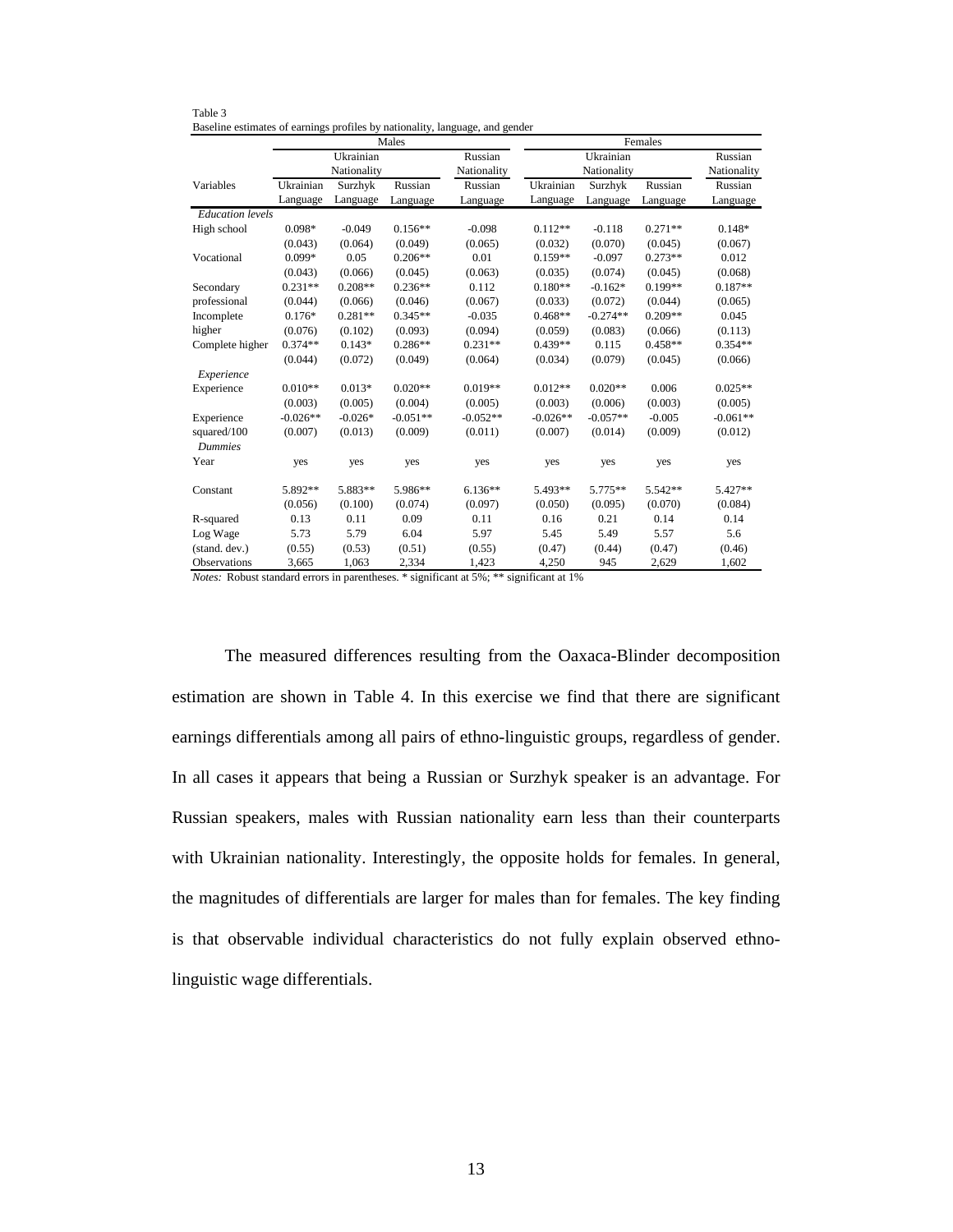Table 4 Oaxaca-Blinder decomposition, by gender

|             |          |             |           | Males                 |            |           | Females                      |           |
|-------------|----------|-------------|-----------|-----------------------|------------|-----------|------------------------------|-----------|
|             |          |             |           | Ukrainian Nationality |            |           | <b>Ukrainian Nationality</b> |           |
|             |          |             | Ukrainian | Surzhyk               | Russian    | Ukrainian | Surzhyk                      | Russian   |
|             |          |             | Language  | Language              | Language   | Language  | Language                     | Language  |
| Ukrainian   | Surzhyk  | Difference  | $0.062**$ |                       |            | $0.046**$ |                              |           |
| Nationality | Language |             | (0.019)   |                       |            | (0.016)   |                              |           |
|             |          | Explained   | $-0.006$  |                       |            | $-0.003$  |                              |           |
|             |          |             | (0.007)   |                       |            | (0.007)   |                              |           |
|             |          | Unexplained | $0.068**$ |                       |            | $0.049**$ |                              |           |
|             |          |             | (0.018)   |                       |            | (0.015)   |                              |           |
|             | Russian  | Difference  | $0.317**$ | $0.254**$             |            | $0.125**$ | $0.079**$                    |           |
|             | Language |             | (0.014)   | (0.020)               |            | (0.012)   | (0.017)                      |           |
|             |          | Explained   | $-0.002$  | 0.006                 |            | $-0.005$  | $-0.01$                      |           |
|             |          |             | (0.005)   | (0.007)               |            | (0.004)   | (0.007)                      |           |
|             |          | Unexplained | $0.319**$ | $0.248**$             |            | $0.130**$ | $0.089**$                    |           |
|             |          |             | (0.013)   | (0.018)               |            | (0.011)   | (0.016)                      |           |
| Russian     | Russian  | Difference  | $0.242**$ | $0.179**$             | $-0.075**$ | $0.155**$ | $0.109**$                    | $0.029*$  |
| Nationality | Language |             | (0.017)   | (0.022)               | (0.018)    | (0.014)   | (0.019)                      | (0.015)   |
|             |          | Explained   | 0.004     | $0.022**$             | $-0.002$   | $0.027**$ | $0.028**$                    | $0.032**$ |
|             |          |             | (0.006)   | (0.009)               | (0.006)    | (0.006)   | (0.008)                      | (0.006)   |
|             |          | Unexplained | $0.237**$ | $0.157**$             | $-0.073**$ | $0.128**$ | $0.081**$                    | $-0.003$  |
|             |          |             | (0.016)   | (0.020)               | (0.017)    | (0.013)   | (0.017)                      | (0.014)   |

*Notes:* Standard errors in parentheses. \* significant at 5%; \*\* significant at 1% A positive number implies that the row group earns more than the respective column group. Log wage differentials are in log points.

 Besides education, experience, and year there are other important factors that explain earnings and earnings differentials between ethnic groups. Such factors include geographical, occupational, and industrial concentrations of different ethnolinguistic groups. It is for example well known that the eastern regions of Ukraine, which are the most industrialized, are predominantly populated by Russian speakers. Occupational and industrial specialization along ethnic lines may be present as a consequence of the periods of Soviet discriminatory policies.

In Table 5 we report results of a pooled OLS model similar to equation (1), but controlling for regional, occupational, and industrial characteristics as well. We observe that the explanatory power measured by  $R^2$  increases about three times, indicating that these control variables explain a large part of earnings inequality. On the other hand, the general patterns of the effects of education, age, and experience are similar to those in the baseline analysis reported in Table 3, indicating that their effects are independent of region, industry, or occupation. Due to a number of missing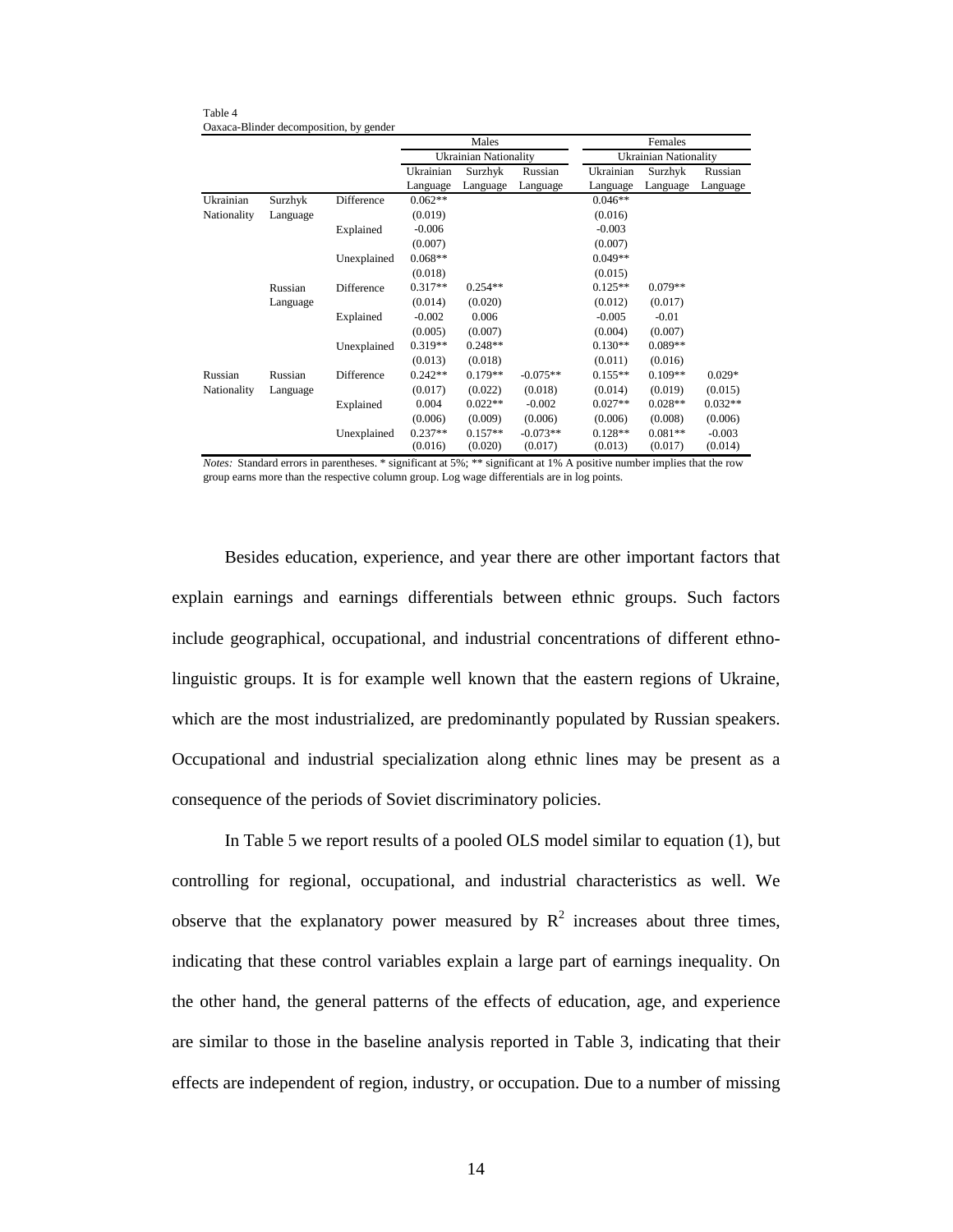observations for these control variables, the numbers of observations are somewhat smaller than in the baseline analysis.

|--|--|

|  |  | Earnings profiles with regional, occupational and industrial controls by nationality, language and gender |  |  |  |  |
|--|--|-----------------------------------------------------------------------------------------------------------|--|--|--|--|
|  |  |                                                                                                           |  |  |  |  |
|  |  |                                                                                                           |  |  |  |  |
|  |  |                                                                                                           |  |  |  |  |

|                         |            |             | Males      |             | Females    |             |           |             |  |  |
|-------------------------|------------|-------------|------------|-------------|------------|-------------|-----------|-------------|--|--|
|                         |            | Ukrainian   |            | Russian     |            | Ukrainian   |           |             |  |  |
|                         |            | Nationality |            | Nationality |            | Nationality |           | Nationality |  |  |
| Variables               | Ukrainian  | Surzhyk     | Russian    | Russian     | Ukrainian  | Surzhyk     | Russian   | Russian     |  |  |
|                         | Language   | Language    | Language   | Language    | Language   | Language    | Language  | Language    |  |  |
| <b>Education</b> levels |            |             |            |             |            |             |           |             |  |  |
| High school             | 0.049      | $-0.148*$   | 0.073      | 0.026       | 0.004      | $-0.160*$   | $0.200**$ | 0.04        |  |  |
|                         | (0.041)    | (0.066)     | (0.046)    | (0.068)     | (0.034)    | (0.079)     | (0.052)   | (0.054)     |  |  |
| Vocational              | 0.027      | $-0.047$    | $0.144**$  | 0.021       | 0.054      | $-0.173*$   | $0.270**$ | $-0.034$    |  |  |
|                         | (0.041)    | (0.068)     | (0.044)    | (0.068)     | (0.036)    | (0.082)     | (0.050)   | (0.053)     |  |  |
| Secondary               | $0.124**$  | 0.043       | $0.170**$  | 0.118       | 0.066      | $-0.197*$   | $0.133*$  | 0.074       |  |  |
| professional            | (0.043)    | (0.073)     | (0.045)    | (0.075)     | (0.036)    | (0.078)     | (0.052)   | (0.052)     |  |  |
| Incomplete              | 0.103      | $-0.057$    | 0.062      | 0.065       | $0.260**$  | $-0.580**$  | $0.206**$ | $-0.029$    |  |  |
| higher                  | (0.074)    | (0.117)     | (0.102)    | (0.094)     | (0.057)    | (0.107)     | (0.066)   | (0.104)     |  |  |
| Complete higher         | $0.304**$  | $-0.075$    | $0.292**$  | $0.248**$   | $0.259**$  | $-0.062$    | $0.318**$ | $0.180**$   |  |  |
|                         | (0.049)    | (0.079)     | (0.054)    | (0.072)     | (0.041)    | (0.090)     | (0.054)   | (0.058)     |  |  |
| Experience              |            |             |            |             |            |             |           |             |  |  |
| Experience              | $0.006*$   | $0.011*$    | $0.023**$  | $0.015**$   | $0.016**$  | $0.014*$    | $0.007*$  | $0.024**$   |  |  |
|                         | (0.003)    | (0.005)     | (0.004)    | (0.005)     | (0.003)    | (0.005)     | (0.003)   | (0.005)     |  |  |
| Experience              | $-0.018**$ | $-0.019$    | $-0.056**$ | $-0.042**$  | $-0.036**$ | $-0.045**$  | $-0.01$   | $-0.057**$  |  |  |
| squared/100             | (0.007)    | (0.012)     | (0.008)    | (0.012)     | (0.007)    | (0.013)     | (0.008)   | (0.011)     |  |  |
| <b>Dummies</b>          |            |             |            |             |            |             |           |             |  |  |
| Year                    | Yes        | Yes         | Yes        | Yes         | Yes        | Yes         | Yes       | Yes         |  |  |
| Region                  | Yes        | Yes         | Yes        | Yes         | Yes        | Yes         | Yes       | Yes         |  |  |
| Occupation              | Yes        | Yes         | Yes        | Yes         | Yes        | Yes         | Yes       | Yes         |  |  |
| Industry                | Yes        | Yes         | Yes        | Yes         | Yes        | Yes         | Yes       | Yes         |  |  |
|                         |            |             |            |             |            |             |           |             |  |  |
| Constant                | 5.914**    | 5.815**     | $5.679**$  | $6.170**$   | $5.615**$  | $6.085**$   | 5.804**   | $5.721**$   |  |  |
|                         | (0.065)    | (0.118)     | (0.095)    | (0.140)     | (0.061)    | (0.114)     | (0.101)   | (0.109)     |  |  |
| R-squared               | 0.35       | 0.36        | 0.26       | 0.26        | 0.32       | 0.44        | 0.34      | 0.34        |  |  |
| Log Wage                | 5.73       | 5.78        | 6.04       | 5.97        | 5.44       | 5.49        | 5.57      | 5.6         |  |  |
| (stand. dev.)           | (0.55)     | (0.54)      | (0.51)     | (0.55)      | (0.47)     | (0.44)      | (0.47)    | (0.46)      |  |  |
| Observations            | 3,337      | 971         | 2,074      | 1,210       | 3,915      | 873         | 2,389     | 1,459       |  |  |

*Notes:* Robust standard errors in parentheses. \* significant at 5%; \*\* significant at 1%

In Table 6 we report the Oaxaca-Blinder decomposition for the model in which the regional and industry effects are accounted for. Comparing it to the baseline decomposition reported in Table 4, we observe that the unexplained share of earnings differentials is relatively smaller and the explained share becomes significant and relatively larger. Yet, the unexplained part of earnings differentials remains strongly significant, in general favoring Russian speakers.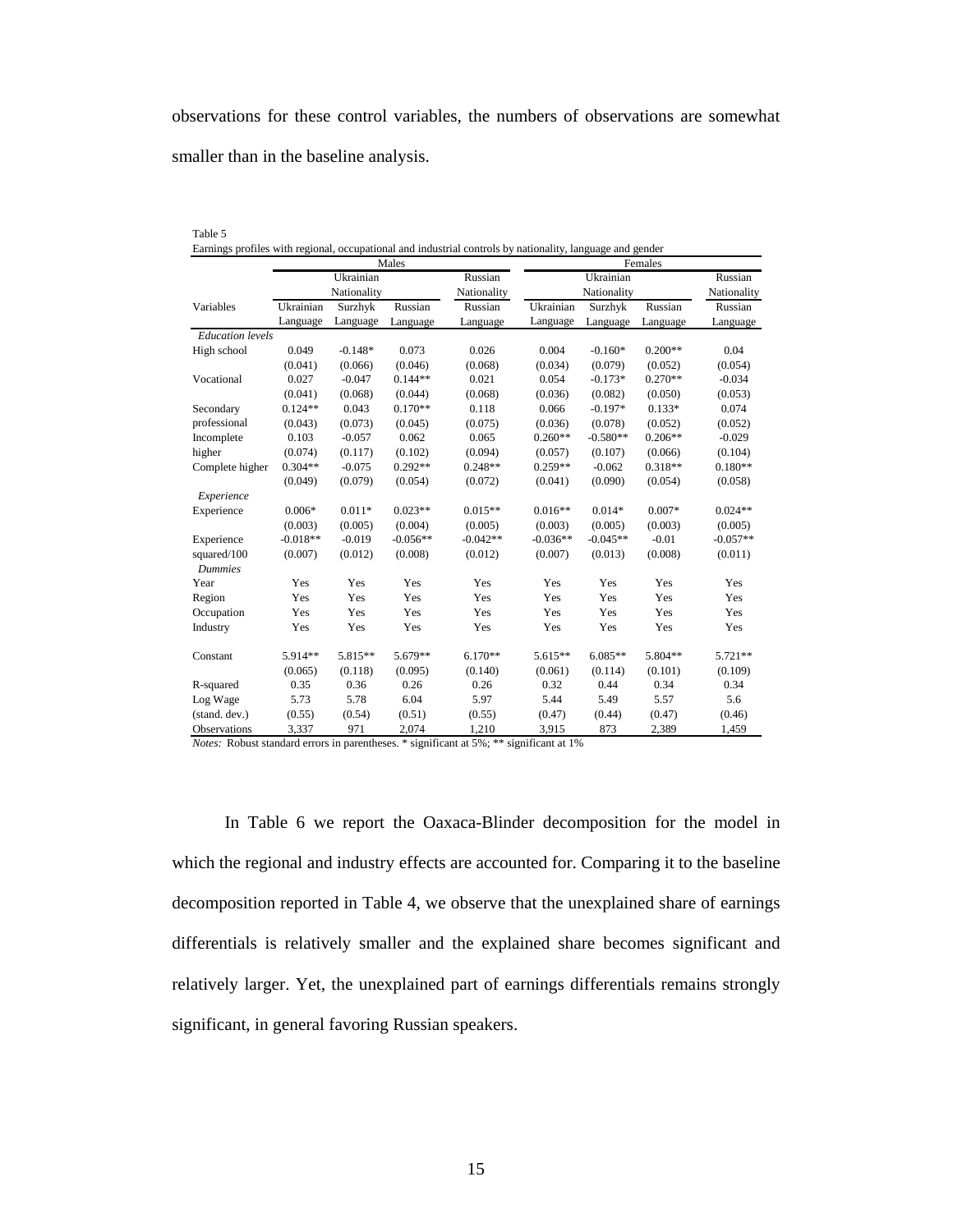| Table 6                                                                                      |         |
|----------------------------------------------------------------------------------------------|---------|
| Oaxaca-Blinder decomposition with regional, occupational, and industrial controls, by gender |         |
| Males                                                                                        | Females |

|             |          |             |           | <b>NIMES</b>          |            | <b>Felliales</b> |                       |           |  |
|-------------|----------|-------------|-----------|-----------------------|------------|------------------|-----------------------|-----------|--|
|             |          |             |           | Ukrainian Nationality |            |                  | Ukrainian Nationality |           |  |
|             |          |             | Ukrainian | Surzhyk               | Russian    | Ukrainian        | Surzhyk               | Russian   |  |
|             |          |             | Language  | Language              | Language   | Language         | Language              | Language  |  |
| Ukrainian   | Surzhyk  | Difference  | $0.051*$  |                       |            | $0.043*$         |                       |           |  |
| Nationality | Language |             | (0.020)   |                       |            | (0.017)          |                       |           |  |
|             |          | Explained   | $0.028*$  |                       |            | 0.011            |                       |           |  |
|             |          |             | (0.014)   |                       |            | (0.011)          |                       |           |  |
|             |          | Unexplained | 0.023     |                       |            | $0.032*$         |                       |           |  |
|             |          |             | (0.015)   |                       |            | (0.013)          |                       |           |  |
|             | Russian  | Difference  | $0.302**$ | $0.251**$             |            | $0.131**$        | $0.089**$             |           |  |
|             | Language |             | (0.015)   | (0.021)               |            | (0.012)          | (0.018)               |           |  |
|             |          | Explained   | $0.219**$ | $0.153**$             |            | $0.079**$        | $0.017*$              |           |  |
|             |          |             | (0.012)   | (0.015)               |            | (0.009)          | (0.012)               |           |  |
|             |          | Unexplained | $0.083**$ | $0.098**$             |            | $0.052**$        | $0.072**$             |           |  |
|             |          |             | (0.009)   | (0.015)               |            | (0.008)          | (0.014)               |           |  |
| Russian     | Russian  | Difference  | $0.232**$ | $0.181**$             | $-0.070**$ | $0.155**$        | $0.113**$             | 0.024     |  |
| Nationality | Language |             | (0.019)   | (0.024)               | (0.020)    | (0.014)          | (0.020)               | (0.016)   |  |
|             |          | Explained   | $0.171**$ | $0.120**$             | $-0.032**$ | $0.096**$        | $0.049**$             | $0.027**$ |  |
|             |          |             | (0.014)   | (0.017)               | (0.010)    | (0.011)          | (0.013)               | (0.010)   |  |
|             |          | Unexplained | $0.061**$ | $0.061**$             | $-0.038*$  | $0.059**$        | $0.063**$             | $-0.003$  |  |
|             |          |             | (0.011)   | (0.017)               | (0.017)    | (0.009)          | (0.015)               | (0.013)   |  |

*Notes:* Standard errors in parentheses. \* significant at 5%; \*\* significant at 1% A positive number implies that the row group earns more than the respective column group. Log wage differentials are in log points.

 Examining the unexplained parts of earnings differentials, we observe that the ethnic divide between Russian speakers of Russian and Ukrainian nationalities is barely significant in the case of males and insignificant in the case of females. In contrast, the labor market does favor these two groups vis-à-vis Surzhyk and Ukrainian speakers, and hence provides an ethnic premium to Russian speakers. In comparison with Ukrainian and Surzhyk speakers, the magnitudes of these differences are similar for Russian speakers of Russian and Ukrainian nationality. Finally, Surzhyk and Ukrainian speaking males of Ukrainian nationality are treated almost identically by the labor market. In contrast, the labor market somewhat favors Surzhyk over Ukrainian speaking women of Ukrainian nationality.

 Naturally, we want to investigate whether there is an effect of unobserved individual characteristics that are randomly distributed among individuals on the estimated patterns of labor market discrimination. For that purpose, we estimate a random effects model. The results reported in Table 7 reveal that allowing for random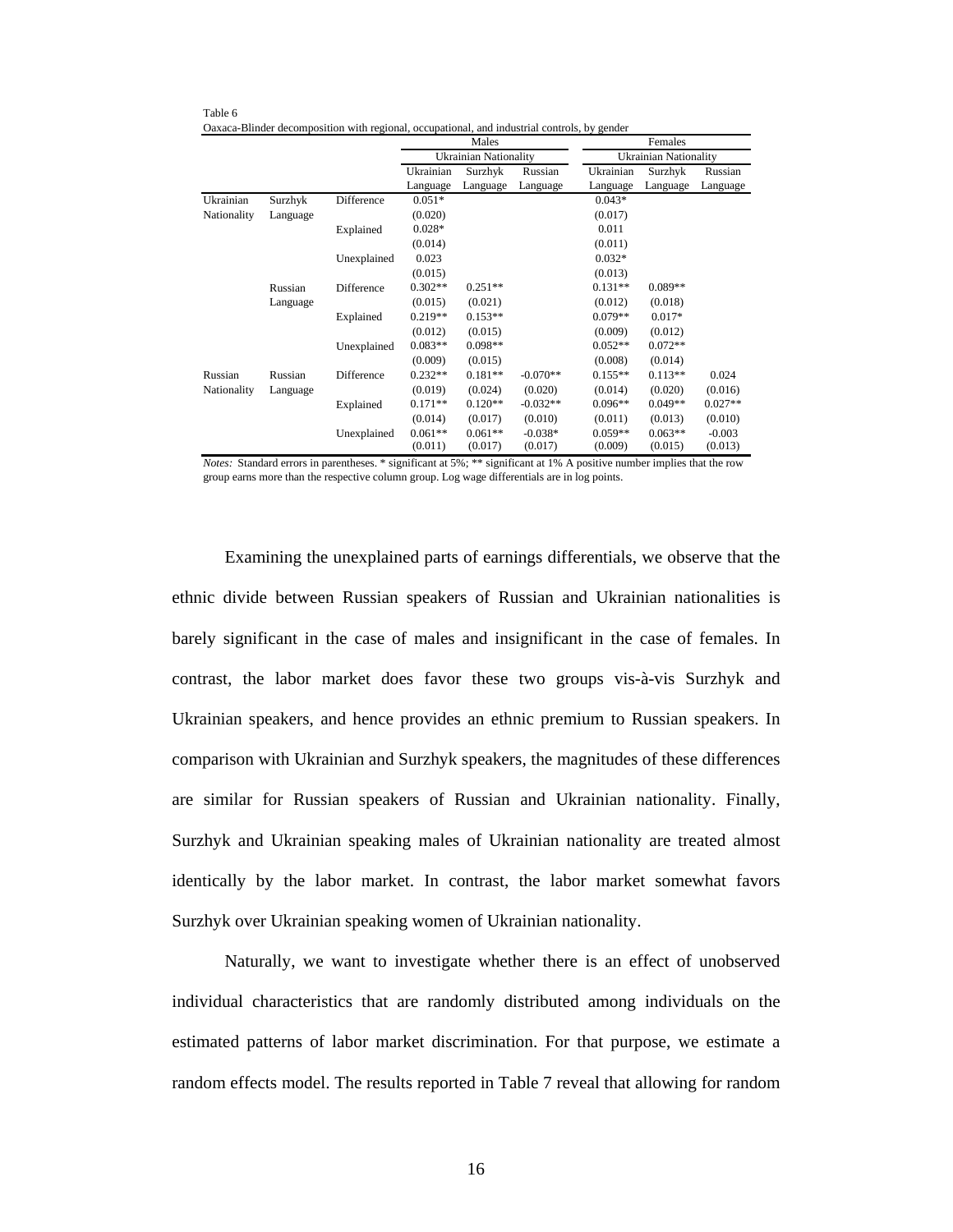effects has little bearing on the estimated coefficients. Results on the Oaxaca-Blinder decomposition exercise are presented in Table 8. Surprisingly, we cannot find any differences. We conclude that individual random effects do not affect our key predictions.

Table 7

|  |  |  | Earnings profiles with random individual effects by nationality, language, and gender |  |  |
|--|--|--|---------------------------------------------------------------------------------------|--|--|
|  |  |  |                                                                                       |  |  |
|  |  |  |                                                                                       |  |  |

|                         |            |             | Males      |             | Females    |             |           |             |  |  |
|-------------------------|------------|-------------|------------|-------------|------------|-------------|-----------|-------------|--|--|
|                         |            | Ukrainian   |            | Russian     |            | Russian     |           |             |  |  |
|                         |            | Nationality |            | Nationality |            | Nationality |           | Nationality |  |  |
| Variables               | Ukrainian  | Surzhyk     | Russian    | Russian     | Ukrainian  | Surzhyk     | Russian   | Russian     |  |  |
|                         | Language   | Language    | Language   | Language    | Language   | Language    | Language  | Language    |  |  |
| <b>Education</b> levels |            |             |            |             |            |             |           |             |  |  |
| High school             | 0.101      | $-0.088$    | 0.066      | 0.134       | $-0.011$   | $-0.239$    | $0.167*$  | $-0.136$    |  |  |
|                         | (0.057)    | (0.090)     | (0.073)    | (0.086)     | (0.045)    | (0.142)     | (0.066)   | (0.075)     |  |  |
| Vocational              | 0.082      | 0.005       | 0.053      | 0.063       | 0.036      | $-0.305$    | 0.119     | $-0.148$    |  |  |
|                         | (0.059)    | (0.097)     | (0.075)    | (0.077)     | (0.050)    | (0.163)     | (0.065)   | (0.082)     |  |  |
| Secondary               | $0.144*$   | 0.138       | 0.096      | $0.257**$   | 0.08       | $-0.333*$   | 0.088     | $-0.027$    |  |  |
| professional            | (0.061)    | (0.113)     | (0.078)    | (0.090)     | (0.051)    | (0.152)     | (0.070)   | (0.079)     |  |  |
| Incomplete              | 0.168      | $-0.11$     | $-0.022$   | 0.133       | 0.06       | $-0.573**$  | $0.199*$  | 0.006       |  |  |
| higher                  | (0.089)    | (0.162)     | (0.127)    | (0.130)     | (0.066)    | (0.198)     | (0.081)   | (0.110)     |  |  |
| Complete higher         | $0.363**$  | 0.135       | $0.231*$   | $0.300**$   | $0.178**$  | $-0.219$    | $0.229**$ | 0.132       |  |  |
|                         | (0.073)    | (0.121)     | (0.091)    | (0.105)     | (0.057)    | (0.162)     | (0.074)   | (0.089)     |  |  |
| Experience              |            |             |            |             |            |             |           |             |  |  |
| Experience              | $0.013**$  | 0.011       | $0.032**$  | $0.021**$   | $0.017**$  | 0.004       | $0.012*$  | $0.017**$   |  |  |
|                         | (0.004)    | (0.007)     | (0.005)    | (0.007)     | (0.004)    | (0.007)     | (0.005)   | (0.007)     |  |  |
| Experience              | $-0.032**$ | $-0.026$    | $-0.076**$ | $-0.053**$  | $-0.039**$ | $-0.024$    | $-0.024*$ | $-0.047**$  |  |  |
| squared/100             | (0.008)    | (0.014)     | (0.011)    | (0.015)     | (0.009)    | (0.016)     | (0.011)   | (0.014)     |  |  |
| <b>Dummies</b>          |            |             |            |             |            |             |           |             |  |  |
| Year                    | Yes        | Yes         | Yes        | Yes         | Yes        | Yes         | Yes       | Yes         |  |  |
| Regional                | Yes        | Yes         | Yes        | Yes         | Yes        | Yes         | Yes       | Yes         |  |  |
| Occupation              | Yes        | Yes         | Yes        | Yes         | Yes        | Yes         | Yes       | Yes         |  |  |
| Industry                | Yes        | Yes         | Yes        | Yes         | Yes        | Yes         | Yes       | Yes         |  |  |
| Constant                | 5.819**    | 5.695**     | $5.647**$  | 5.904**     | 5.598**    | $6.132**$   | 5.823**   | $6.049**$   |  |  |
|                         | (0.098)    | (0.153)     | (0.148)    | (0.255)     | (0.086)    | (0.191)     | (0.145)   | (0.153)     |  |  |
| <b>Observations</b>     | 3182       | 931         | 1966       | 1137        | 3715       | 830         | 2263      | 1383        |  |  |

*Notes:* Robust standard errors in parentheses. \* significant at 5%; \*\* significant at 1%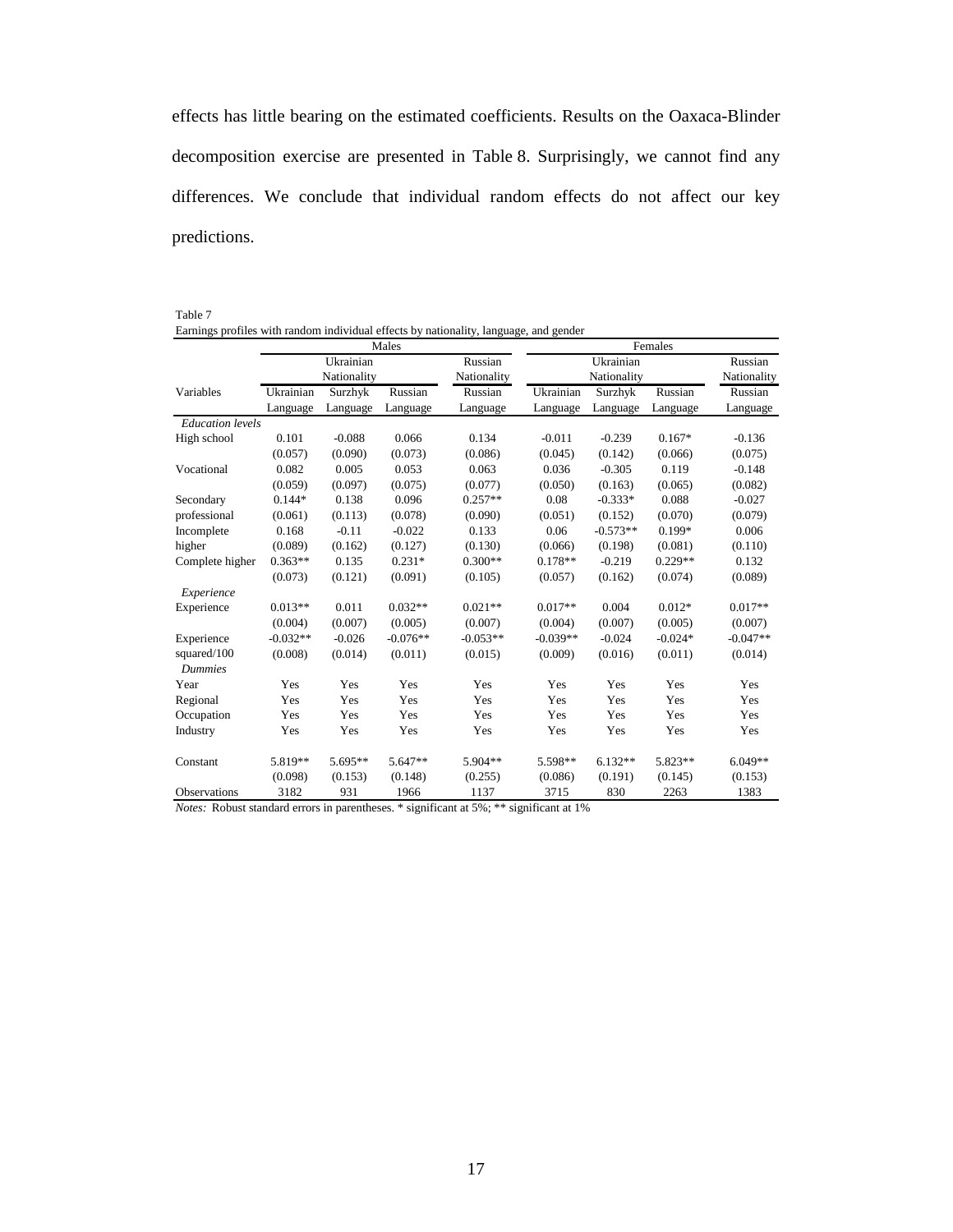|             |          |             |           | Males                 |          |           | Females                      |          |
|-------------|----------|-------------|-----------|-----------------------|----------|-----------|------------------------------|----------|
|             |          |             |           | Ukrainian Nationality |          |           | <b>Ukrainian Nationality</b> |          |
|             |          |             | Ukrainian | Surzhyk               | Russian  | Ukrainian | Surzhyk                      | Russian  |
|             |          |             | Language  | Language              | Language | Language  | Language                     | Language |
| Ukrainian   | Surzhyk  | Difference  | 0.071     |                       |          | 0.049     |                              |          |
| Nationality | Language |             | (0.038)   |                       |          | (0.031)   |                              |          |
|             |          | Explained   | 0.031     |                       |          | 0.014     |                              |          |
|             |          |             | (0.019)   |                       |          | (0.016)   |                              |          |
|             |          | Unexplained | 0.04      |                       |          | 0.035     |                              |          |
|             |          |             | (0.031)   |                       |          | (0.026)   |                              |          |
|             | Russian  | Difference  | $0.314**$ | $0.243**$             |          | $0.144**$ | $0.095**$                    |          |
|             | Language |             | (0.027)   | (0.040)               |          | (0.022)   | (0.033)                      |          |
|             |          | Explained   | $0.205**$ | $0.129**$             |          | $0.066**$ | 0.009                        |          |
|             |          |             | (0.021)   | (0.024)               |          | (0.015)   | (0.016)                      |          |
|             |          | Unexplained | $0.109**$ | $0.113**$             |          | $0.079**$ | $0.086**$                    |          |
|             |          |             | (0.017)   | (0.029)               |          | (0.016)   | (0.028)                      |          |
| Russian     | Russian  | Difference  | $0.246**$ | $0.174**$             | $-0.068$ | $0.158**$ | $0.109**$                    | 0.013    |
| Nationality | Language |             | (0.034)   | (0.046)               | (0.037)  | (0.025)   | (0.035)                      | (0.027)  |
|             |          | Explained   | $0.169**$ | $0.105**$             | $-0.023$ | $0.087**$ | $0.038*$                     | $0.026*$ |
|             |          |             | (0.024)   | (0.028)               | (0.012)  | (0.017)   | (0.018)                      | (0.011)  |
|             |          | Unexplained | $0.076**$ | $0.070*$              | $-0.045$ | $0.070**$ | $0.071*$                     | $-0.012$ |
|             |          |             | (0.024)   | (0.035)               | (0.034)  | (0.018)   | (0.029)                      | (0.025)  |

Table 8 Oaxaca-Blinder decomposition with random individual effects, by gender

*Notes:* Standard errors in parentheses. \* significant at 5%; \*\* significant at 1% A positive number implies that the row group earns more than the respective column group. Log wage differentials are in log points.

#### **5. Measured Ethnic Divide**

 $\overline{a}$ 

 Based on the results depicted above, the Oaxaca-Blinder decomposition suggests that it is language rather than nationality that drives the labor market divide between Russians and Ukrainians. Given this finding, we estimate the Oaxaca-Blinder decomposition for linguistic groups.<sup>10</sup> In the first step, we merge Russian speakers of Russian and Ukrainian nationality to form the Russian linguistic group. We construct Surzhyk speaking and Ukrainian speaking linguistic groups similarly. For these groups, we replicate the regressions and Oaxaca-Blinder decomposition of Tables 5 and 6. We present these results in Table 9. The upshot of this exercise is that the

<sup>&</sup>lt;sup>10</sup> We have investigated partition of labor force by nationality. Results on the Oaxaca-Blinder decomposition, available upon request, show that earnings differentials between people with Russian and Ukrainian nationality are fully explained by differences in characteristics rather than by differences in coefficients (labor market discrimination). Language, as expected, turns out as a significant explanatory variable of the earnings of different groups defined by nationality.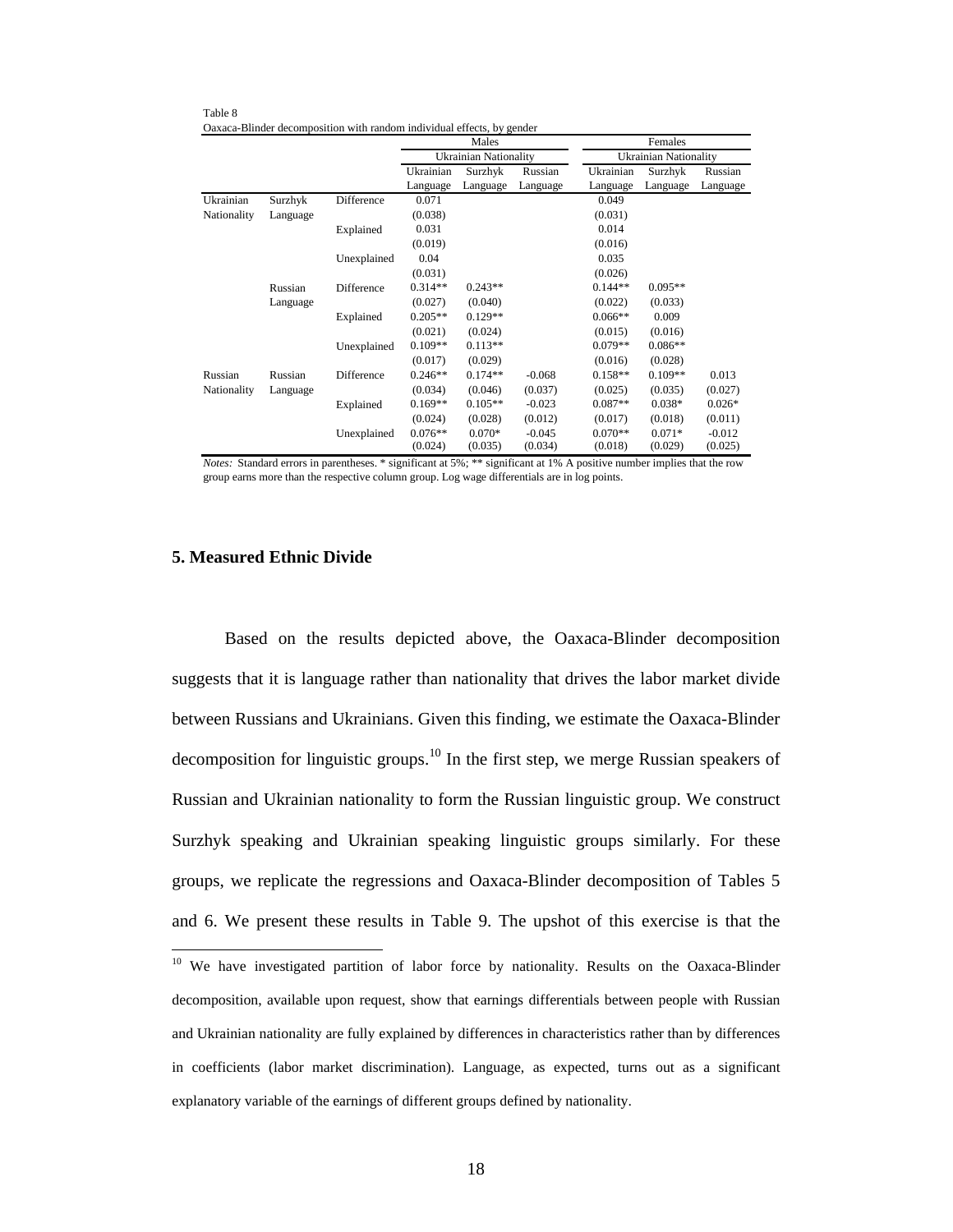general patterns of earnings profiles are similar to those observed previously. The additional dummy variable that identifies Russian nationality is insignificant for all linguistic groups except for the Russian speaking males, where it is negative at a marginal significance level. This finding further supports our previous findings that nationality is not a source of labor market divide in Ukraine.

| Earnings profiles with random individual effects by language and gender |           |           |            |            |            |            |  |  |  |
|-------------------------------------------------------------------------|-----------|-----------|------------|------------|------------|------------|--|--|--|
|                                                                         | Males     |           |            | Females    |            |            |  |  |  |
|                                                                         | Ukrainian | Surzhyk   | Russian    | Ukrainian  | Surzhyk    | Russian    |  |  |  |
| Variables                                                               | Language  | Language  | Language   | Language   | Language   | Language   |  |  |  |
| Russian                                                                 | 0.003     | $-0.077$  | $-0.041*$  | $-0.006$   | 0.034      | $-0.004$   |  |  |  |
| nationality                                                             | (0.097)   | (0.051)   | (0.018)    | (0.043)    | (0.052)    | (0.014)    |  |  |  |
| Education                                                               |           |           |            |            |            |            |  |  |  |
| High school                                                             | 0.051     | $-0.157*$ | 0.057      | 0.011      | $-0.088$   | $0.117**$  |  |  |  |
|                                                                         | (0.041)   | (0.064)   | (0.038)    | (0.033)    | (0.070)    | (0.038)    |  |  |  |
| Vocational                                                              | 0.026     | $-0.029$  | $0.104**$  | 0.061      | $-0.072$   | $0.142**$  |  |  |  |
|                                                                         | (0.041)   | (0.065)   | (0.037)    | (0.035)    | (0.071)    | (0.037)    |  |  |  |
| Secondary                                                               | $0.123**$ | 0.028     | $0.156**$  | $0.074*$   | $-0.117$   | $0.103**$  |  |  |  |
| professional                                                            | (0.043)   | (0.067)   | (0.039)    | (0.035)    | (0.069)    | (0.038)    |  |  |  |
| Incomplete                                                              | 0.1       | $-0.067$  | 0.078      | $0.267**$  | $-0.510**$ | $0.119*$   |  |  |  |
| higher                                                                  | (0.075)   | (0.115)   | (0.069)    | (0.057)    | (0.101)    | (0.053)    |  |  |  |
| Complete higher                                                         | $0.292**$ | $-0.08$   | $0.289**$  | $0.269**$  | 0.017      | $0.239**$  |  |  |  |
|                                                                         | (0.049)   | (0.076)   | (0.042)    | (0.040)    | (0.082)    | (0.040)    |  |  |  |
| Experience                                                              |           |           |            |            |            |            |  |  |  |
| Experience                                                              | 0.006     | $0.010*$  | $0.021**$  | $0.017**$  | $0.012*$   | $0.014**$  |  |  |  |
|                                                                         | (0.003)   | (0.005)   | (0.003)    | (0.003)    | (0.005)    | (0.003)    |  |  |  |
| Experience                                                              | $-0.017*$ | $-0.022$  | $-0.053**$ | $-0.036**$ | $-0.040**$ | $-0.029**$ |  |  |  |
| squared/100                                                             | (0.007)   | (0.012)   | (0.007)    | (0.007)    | (0.013)    | (0.007)    |  |  |  |
| <b>Dummies</b>                                                          |           |           |            |            |            |            |  |  |  |
| Year                                                                    | Yes       | Yes       | Yes        | Yes        | Yes        | Yes        |  |  |  |
| Regional                                                                | Yes       | Yes       | Yes        | Yes        | Yes        | Yes        |  |  |  |
| Occupation                                                              | Yes       | Yes       | Yes        | Yes        | Yes        | Yes        |  |  |  |
| Industry                                                                | Yes       | Yes       | Yes        | Yes        | Yes        | Yes        |  |  |  |
|                                                                         |           |           |            |            |            |            |  |  |  |
| Constant                                                                | 5.923**   | 5.897**   | 5.864**    | 5.606**    | $6.049**$  | 5.776**    |  |  |  |
|                                                                         | (0.065)   | (0.109)   | (0.079)    | (0.061)    | (0.107)    | (0.073)    |  |  |  |
| R-squared                                                               | 0.35      | 0.34      | 0.23       | 0.32       | 0.42       | 0.32       |  |  |  |
| Log Wage                                                                | 5.73      | 5.78      | 6.01       | 5.44       | 5.49       | 5.58       |  |  |  |
| (stand. dev.)                                                           | (0.55)    | (0.54)    | (0.53)     | (0.47)     | (0.43)     | (0.47)     |  |  |  |
| Observations                                                            | 3,372     | 1,084     | 3.284      | 3,988      | 925        | 3.848      |  |  |  |

| Table 9                                                                 |
|-------------------------------------------------------------------------|
| Earnings profiles with random individual effects by language and gender |

*Notes:* Robust standard errors in parentheses. \* significant at 5%; \*\* significant at 1%

 In Table 10 we report the corresponding Oaxaca-Blinder decomposition. As before, judged by the unexplained component of earnings differentials, the differential is slightly larger for males than for females. The only exception to this finding is that the earnings differentials between Surzhyk and Ukrainian speakers are larger for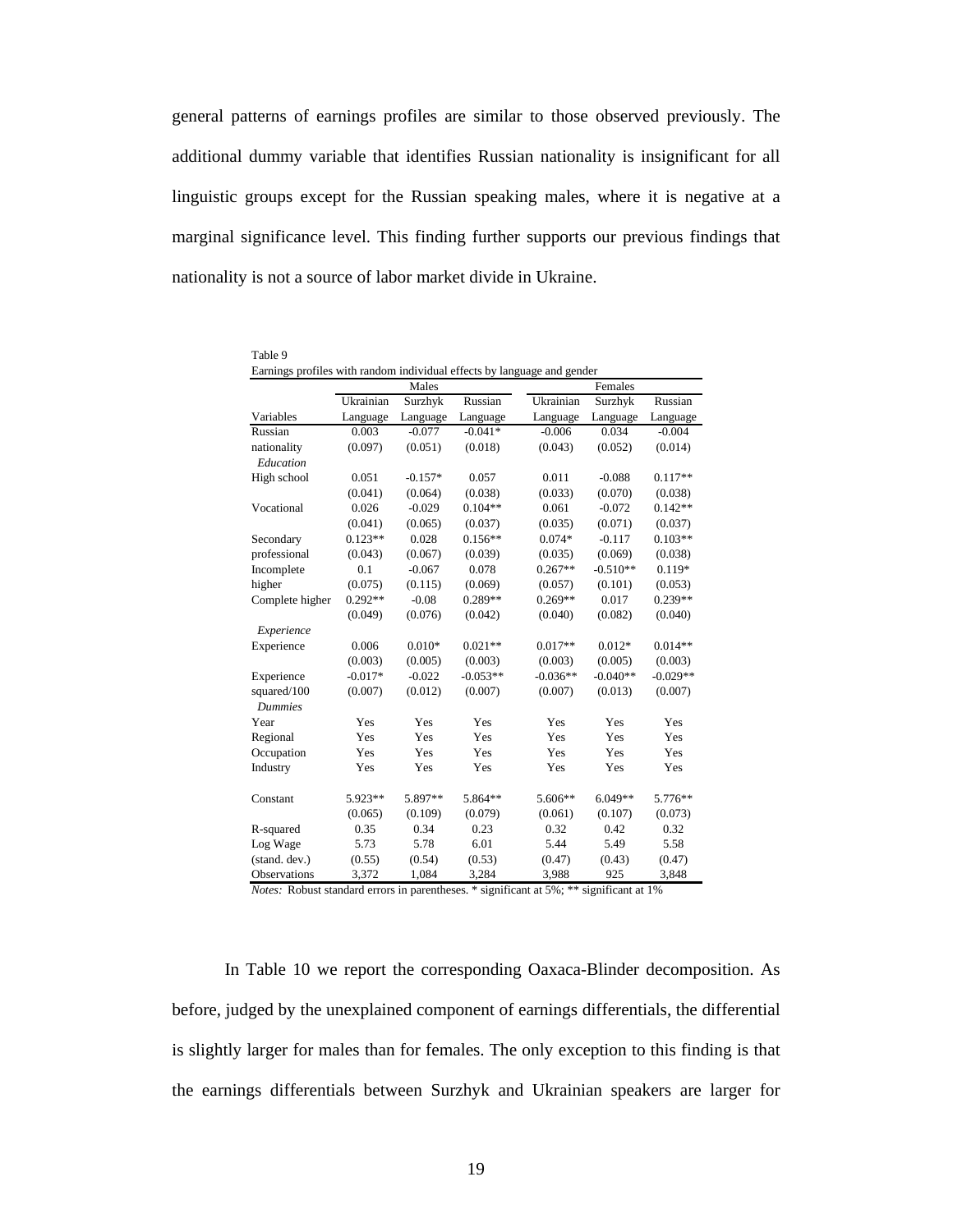females. In fact, it turns out that, based on the (in-)significance of the unexplained parts of earnings differentials, we could treat Ukrainian and Surzhyk speaking males as a single linguistic group.<sup>11</sup> This is not the case for females, however. Female Surzhyk speakers are differentiated from both their Russian and Ukrainian speaking counterparts in the labor market.

| effects  |             |           |           |           |           |
|----------|-------------|-----------|-----------|-----------|-----------|
|          |             | Males     |           | Females   |           |
|          |             | Ukrainian | Surzhyk   | Ukrainian | Surzhyk   |
|          |             | Language  | Language  | Language  | Language  |
| Surzhyk  | Difference  | $0.047*$  |           | $0.046**$ |           |
| Language |             | (0.019)   |           | (0.016)   |           |
|          | Explained   | 0.026     |           | 0.011     |           |
|          |             | (0.014)   |           | (0.011)   |           |
|          | Unexplained | 0.022     |           | $0.035**$ |           |
|          |             | (0.014)   |           | (0.013)   |           |
| Russian  | Difference  | $0.277**$ | $0.230**$ | $0.140**$ | $0.095**$ |
| Language |             | (0.013)   | (0.019)   | (0.011)   | (0.016)   |
|          | Explained   | $0.209**$ | $0.122**$ | $0.092**$ | $0.033**$ |
|          |             | (0.011)   | (0.014)   | (0.009)   | (0.011)   |
|          | Unexplained | $0.068**$ | $0.107**$ | $0.048**$ | $0.062**$ |
|          |             | (0.007)   | (0.014)   | (0.006)   | (0.013)   |

Table 10 Oaxaca-Blinder decomposition for linguistic groups with random individual

*Notes:* Standard errors in parentheses. \* significant at 5%; \*\* significant at 1% A positive number implies that the row group earns more than the respective column group. Log wage differentials are in log points.

 Having shown that ethnicity engenders earnings differentials in the Ukrainian labor market, and that these are mainly driven by linguistic segmentation in the labor force, we now proceed to investigate time paths of these differentials. That is, we investigate whether interethnic earnings differentials or the ethnic divide diminished or enlarged during the Ukraine's transition period. In particular, we ask whether there are any effects of Ukraine's independence on the ethnic premium in the labor market. To evaluate the time paths of ethno-linguistic earnings differentials, we run the Oaxaca-Blinder decomposition separately for each year. The small size of the

 $\overline{a}$ 

 $11$  We performed analysis based on such partition of the labor force. The results did not differ from

those based on the partition adopted in this section.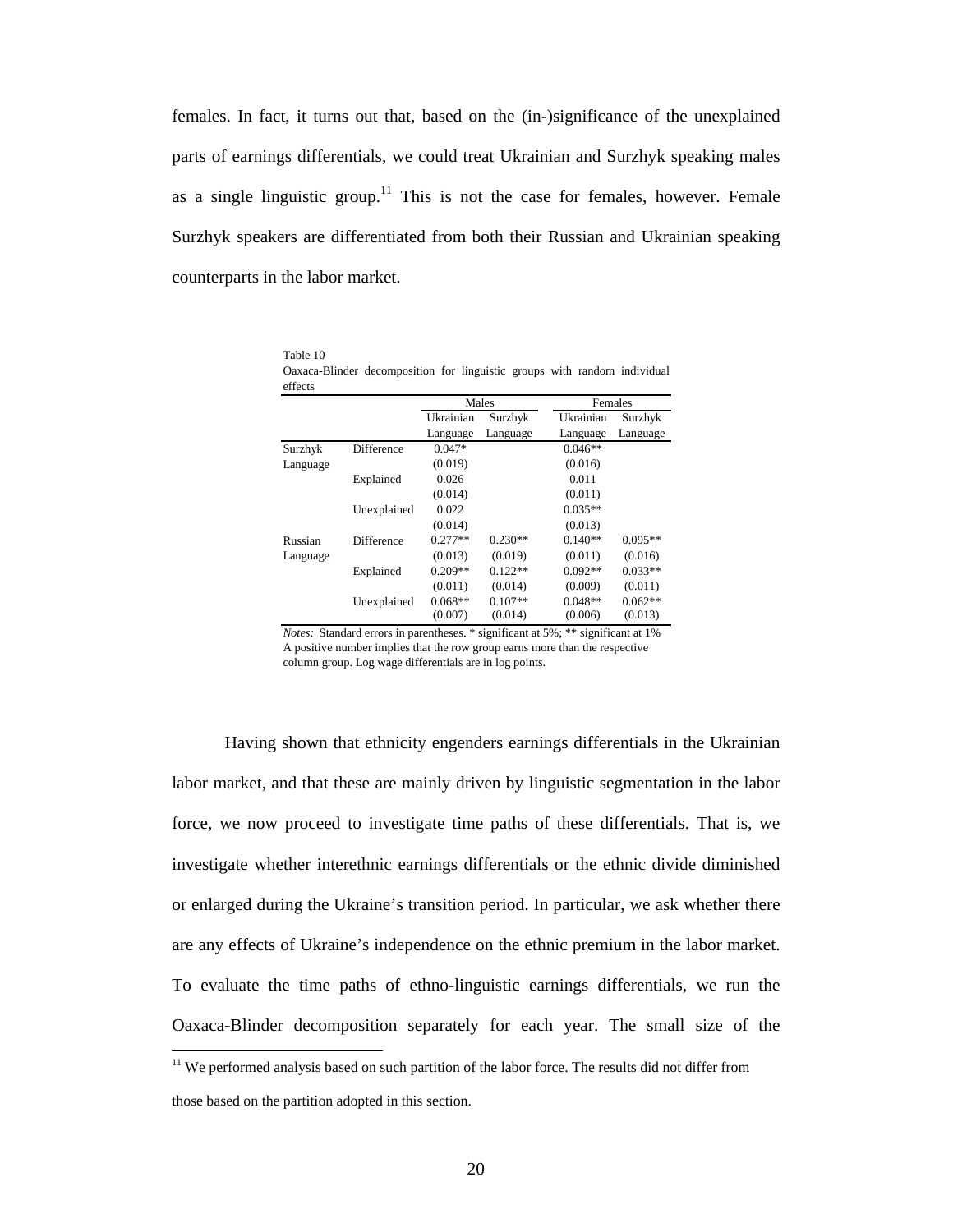Surzhyk linguistic group does not permit investigation of time paths of earnings differentials. However, we are able to investigate the time paths of the earnings divide between Russian and Ukrainian speakers.

In Figure 2 we illustrate these results. We observe that Russian speakers enjoy a relatively stable wage advantage over Ukrainian speakers. A large part of this wage advantage is explained by observable factors. Namely, for both the male and female samples, age, education, experience, as well as occupational, industrial, and regional distribution provide an advantage to the Russian speakers. A significant part of this wage advantage, however, remains unexplained, signifying an ethnic divide and a Russian ethnic premium. This ethnic premium exhibits a nonmonotonic time path. For both sexes, after the initial rise from insignificant values, the Russian ethnic premium peaks in 2002 for males and in 1999 for females; it somewhat declines thereafter. The Russian ethnic premium is for the most part larger in the case of males. The explained part of the earnings differential, however, is substantially higher in the case of males, significantly contributing to the much larger ethnic earnings differential among males than among females.



Figure 2. Time paths of the ethnic earnings differentials and the ethnic premia. Russian and Ukrainian linguistic groups.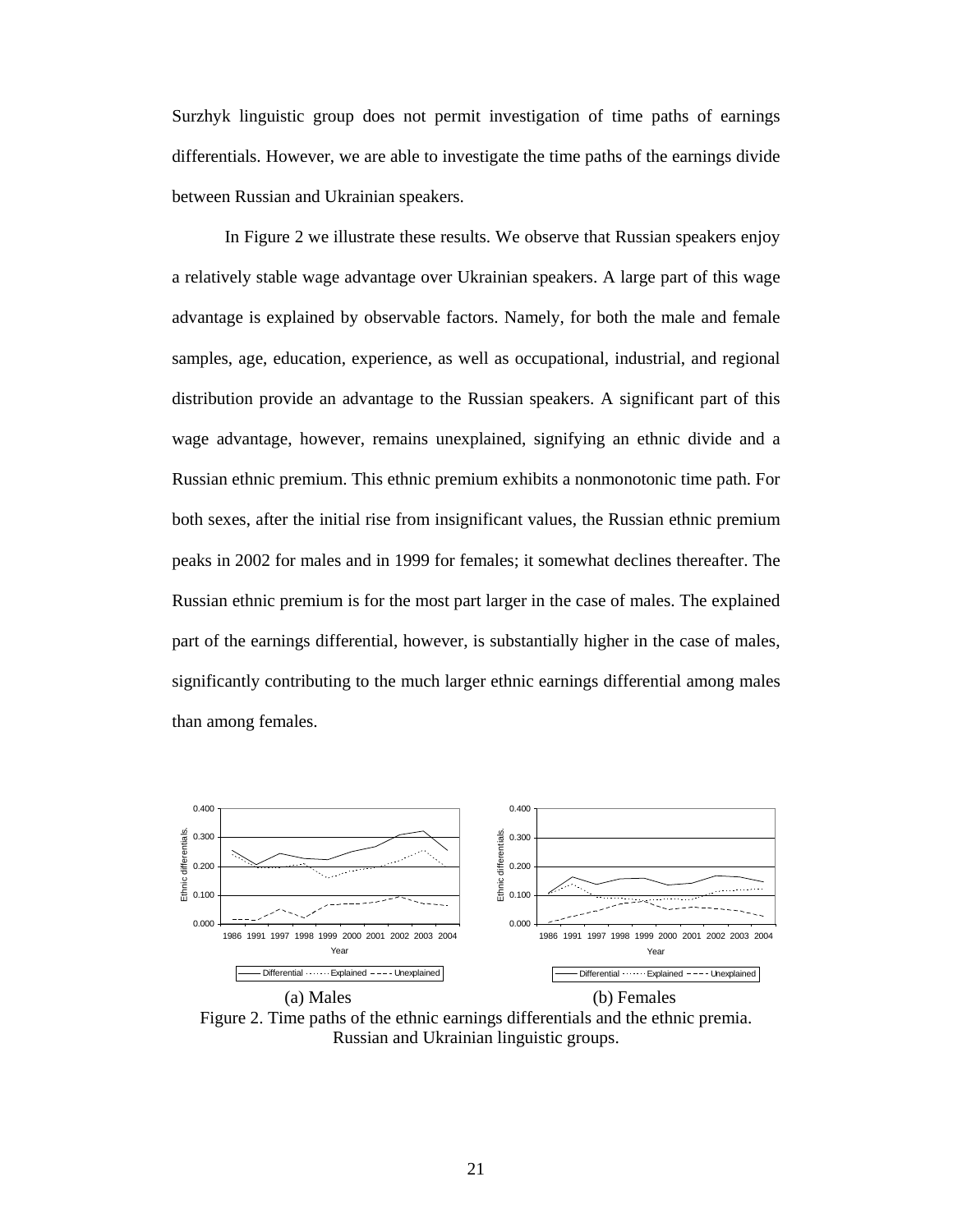Interestingly, the ethnic divide in the labor market was insignificant at the inception of the transition era. This finding implies that the Soviet domination in Ukraine prior to 1991 did not engender an ethnic premium in favor of Russian speakers in the Ukrainian labor market, albeit Russian speakers enjoyed numerous privileges, including a higher ranked occupational, industrial, and regional distribution that generated earnings gaps in their favor. Apparently, the liberalization of the Ukrainian labor market created an environment in which these advantageous characteristics of Russian speakers brought about an ethnic premium in their favor. While the effects of Ukraine's independence and the cessation of Soviet dominance in the country did not suffice to countervail these market effects initially, more recent years of the transition have witnessed a diminishing advantage of Russian speakers both in terms of their characteristics and ethnic premia.

#### **7. Conclusions**

 While relations between ethnic Russians and Ukrainians in Ukraine are an integral part of Ukrainian politics as evidenced, for instance, by ethnic fragmentation during the Orange revolution, few understand the role of ethnicity and its ramifications in the Ukrainian labor market. In this paper we shed light on this issue using decomposition estimation techniques that allow us to distinguish between the part of earnings differentials that is due to an ethnic divide from the part that is due to differences in human capital and other individual and group characteristics.

 Our main finding is that ethnicity, manifested via language, significantly affects individual earnings in Ukraine. That is, workers of Russian ethnicity earn significantly more than their Ukrainian counterparts. While the earnings gap between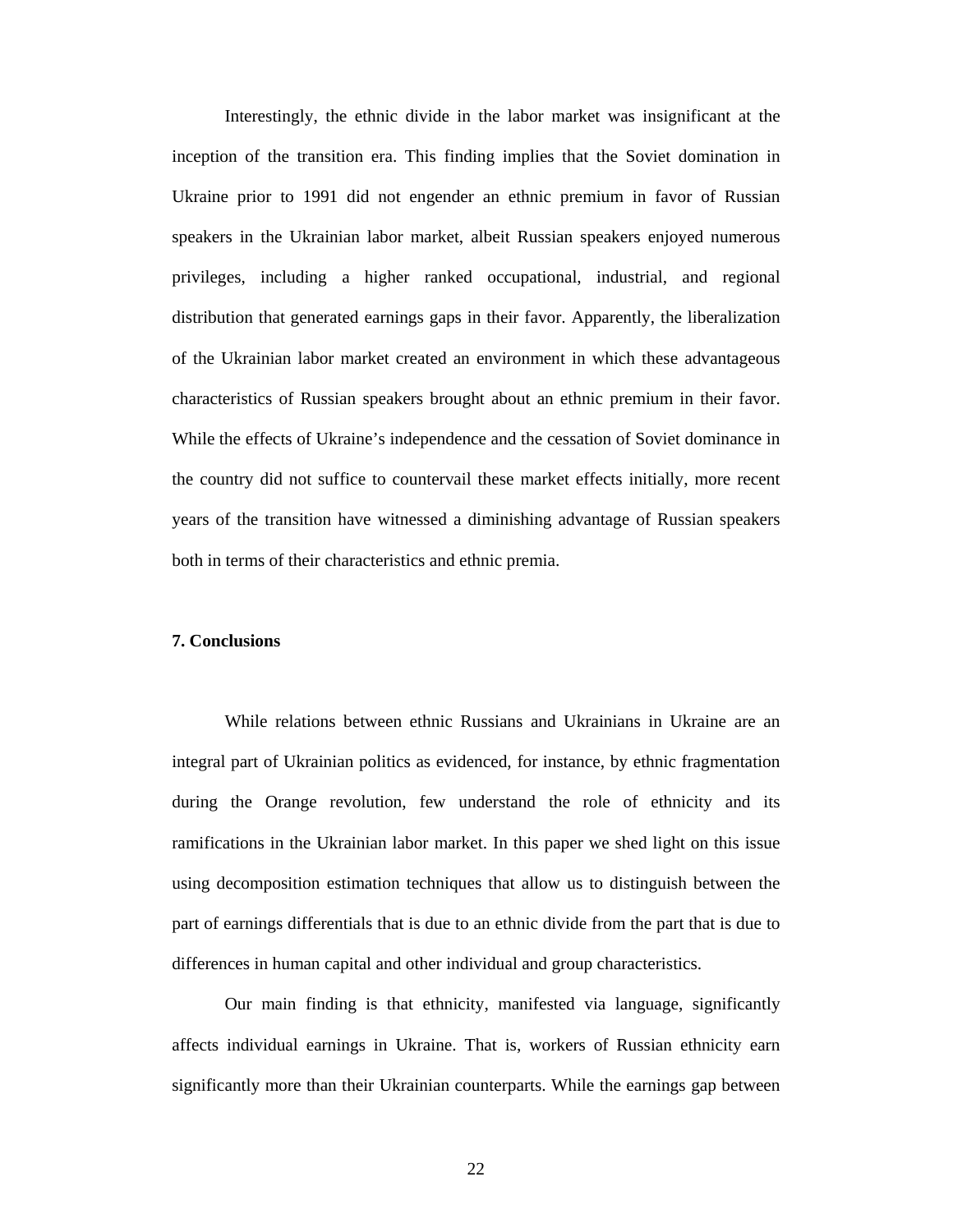workers of different nationalities can be explained by their different observable characteristics, a significant part of the earnings gap between linguistic groups remains unexplained. In particular, throughout the transition period, the Russian speaking workers enjoy an ethnic premium in the Ukrainian labor market, peaking in 1999 for females and 2002 for males. The ethnic premium is for the most part larger among males than among females.

Time paths of the divide of linguistic groups suggest that market forces, in combination with the initial advantage of Russian speakers in terms of their characteristics, engendered disadvantages against Ukrainian speakers. These effects overwhelmed the effects of reversal of patterns of ethnic subordination in the newly independent Ukraine. More recently, however, the advantage of Russian speakers diminishes both in terms of ethnic premia and characteristics, which may be a signal that these effects are gaining in power.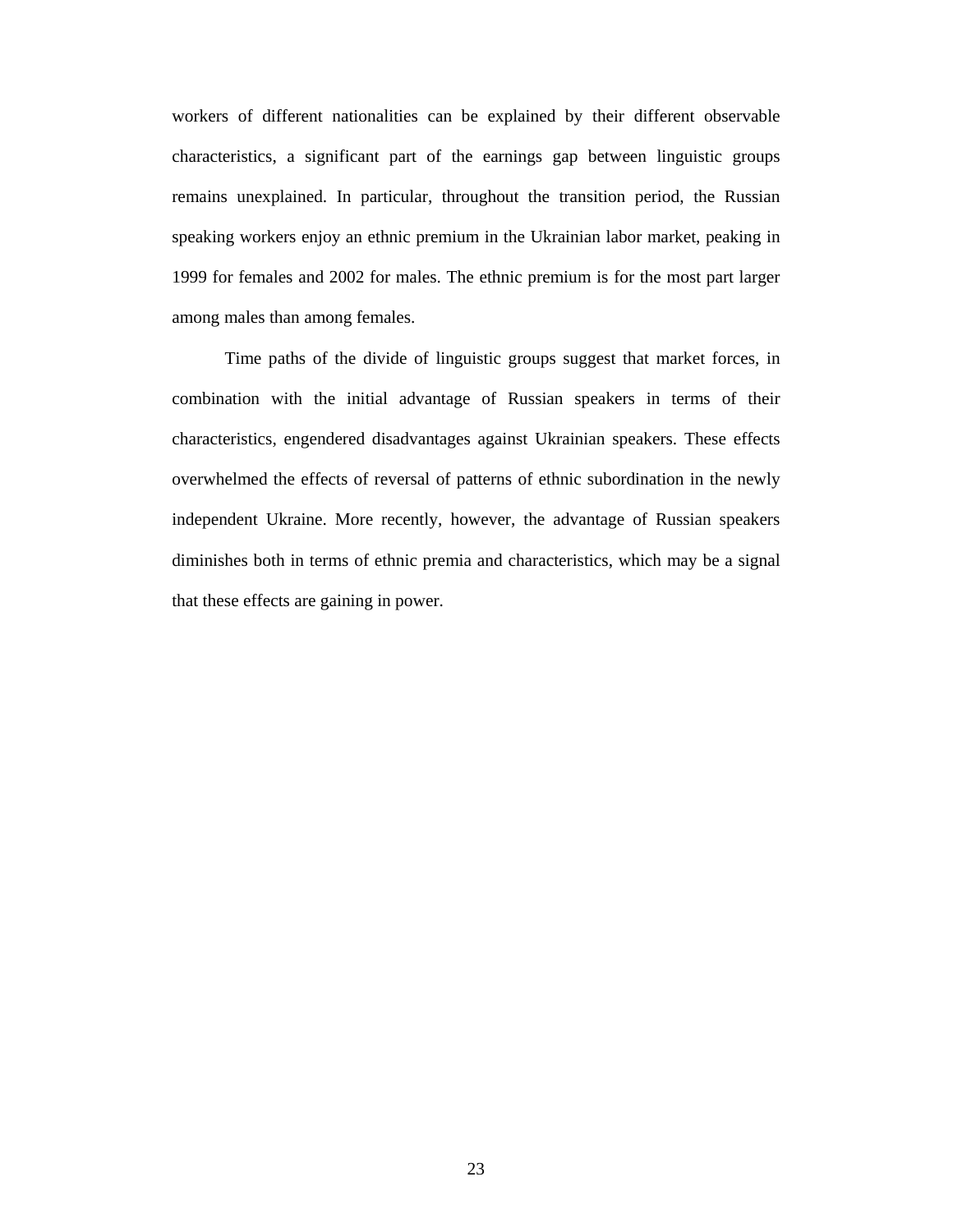#### **References**

- Altonji, Joseph G., Blank, Rebecca M., 1998. Race and Gender in the Labor Market, In: Ashenfelter, Orley, Card, David (Eds.), Handbook of Labor Economics, Volume 3c, Elsevier, Amsterdam, pp. 3143-3259.
- Becker, Gary S., 1957. The Economics of Discrimination. University of Chicago Press, Chicago.
- Blinder, Alan S., 1973. Wage Discrimination: Reduced Form and Structural Estimates. The Journal of Human Resources 8, 436–455.
- Card, David, Lemieux, Thomas, 1994. Changing Wage Structure and Black-White Wage Differentials. American Economic Review 84, 29-33.
- Constant, Amelie, Massey, Douglas S., 2005. Labor Market Segmentation and the Earnings of German Guestworkers. Population Research and Policy Review 24(6), 5-30.
- Ganguli, Ina, Terrell, Katherine, 2006. Institutions, Markets and Men's and Women's Wage Inequality: Evidence from Ukraine. Journal of Comparative Economics 34, 200-227.
- Ganguli, Ina, Terrell, Katherine, 2005a. Wage Ceilings and Floors: The Gender Gap in Ukraine's Transition. IZA Discussion Paper No. 1776, Institute for the Study of Labor (IZA), Bonn.
- Ganguli, Ina, Terrell, Katherine, 2005b. What Drives Changes in Wage Inequality in Ukraine's Transition? Unpublished Manuscript.
- Gorodnichenko, Yuriy, Sabirianova Peter, Klara, 2005. Returns to Schooling in Russia and Ukraine: A Semiparametric Approach to Cross-Country Comparative Analysis. Journal of Comparative Economics 33, 324-350.
- Kornai, János, 1980. Economics of Shortage. North-Holland Press, Amsterdam.